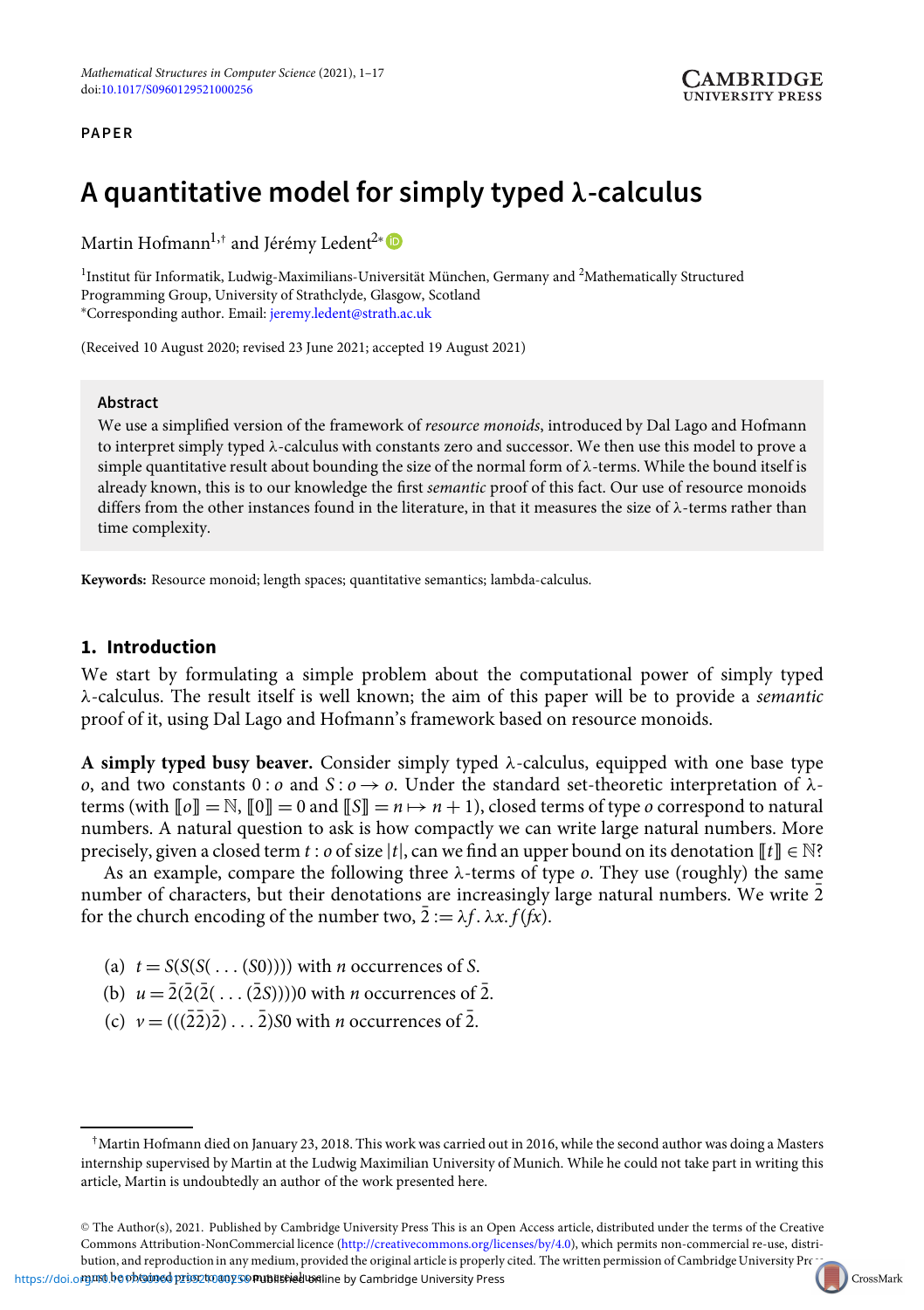Their denotations are, respectively,  $\llbracket t \rrbracket = n$ ,  $\llbracket u \rrbracket = 2^n$ , and  $\llbracket v \rrbracket = 2^{2^{n^2}}$ , a tower of exponentials of height *n*. Our goal is to show that one cannot do better than such a tower of exponentials. More precisely, we will prove the following upper bound due to Beckmann [\(2001\)](#page-15-0):

<span id="page-1-1"></span>**Claim 1.** For every closed term  $t : o$ , we have  $[[t]] \leq 2^{2^{t}}$ *, where the height of the tower of exponentials is one plus the maximal order of a nonlinear* λ*-abstraction occurring in t.*

A related question is to ask which set-theoretic functions arise as the denotation of some closed term of type  $o \rightarrow o$ . Intuitively, all these terms can do is add some fixed number of *S*'s to their argument. Thus,

<span id="page-1-2"></span>**Claim 2.** For every closed term  $f: o \rightarrow o$ , there exists a constant  $C \in \mathbb{N}$  such that its denotation  $[$ [f] :  $\mathbb{N} \rightarrow \mathbb{N}$  *is bounded by n*  $\mapsto$  *n* + *C*.

A mild generalization of this result is the case of functions with several arguments. Intuitively, only one of these arguments can be used, and the other ones are discarded:

<span id="page-1-3"></span>**Claim 3.** *For every closed term*  $f: o^k \to o$ , *there exists a constant*  $C \in \mathbb{N}$  *such that its denotation*  $[[f]] : \mathbb{N}^k \to \mathbb{N}$  *is bounded by*  $(n_1, \ldots, n_k) \mapsto max(n_1, \ldots, n_k) + C$ .

Claim [3,](#page-11-0) and consequently Claim [2](#page-7-0) as a special case of it, appear, for example, in Simmons [\(2005\)](#page-16-0). Once again, we stress that these three results are well known, and not very difficult to prove by syntactic means. The originality of our proofs reside in their semantic nature: we construct a model for λ-calculus where fast-growing functions do not exist.

**Resource monoids and length spaces.** Resource monoids<sup>1</sup> were introduced by Dal Lago and Hofmann as part of a semantic framework to prove soundness theorems in the field of Implicit Computational Complexity (Dal Lago and Hofmann, [2011\)](#page-16-1). The main idea of this setting is to consider a modification of realizability, where bounded-time algorithms are used as realizers. The bounds are expressed abstractly as elements of an algebraic structure called a *resource monoid*. This allows for more flexibility in the framework. Given a particular resource monoid *M*, one can define the notion of *length spaces* on *M*, that is, sets of data that can be bounded by elements of  $M$  in a coherent way. As it turns out, the category of length spaces on any resource monoid  $M$ is symmetric monoidal closed, making it suitable to interpret second-order multiplicative affine logic. This is the common base of this semantic framework, which is independent of the choice of *M*. To be able to model logical systems with additional features, one must choose an appropriate resource monoid *M*, so that the associated category of length spaces has the required additional structure.

To our knowledge, all instances of resource monoids previously found in the literature were used to measure the time complexity of programs. Moreover, they all deal with systems based on linear logic, where duplication of data is forbidden or restricted. In this paper, we present a new use-case of resource monoids. We define a particular resource monoid *M* whose elements represent bounds the potential of a λ-term to produce large normal forms. The main difficulty to interpret simply typed λ-calculus is then to prove that the category of length spaces over *M* actually has duplication morphisms, allowing us to model the contraction rule.

Lastly, we use this model to prove Claims [1](#page-1-1) to [3.](#page-11-0) The interpretation of a  $\lambda$ -term in our model can be computed effectively, by induction on the structure of the term. By doing so, one can get an upper bound on the size of the normal form of a term, without needing to actually  $\beta$ -reduce it. A careful analysis of this process yields the tower of exponentials of Claim [1.](#page-1-1)

<span id="page-1-0"></span> $1$ The term "resource monoid" also appears in the context of bunched logics with a different definition and purpose; this is unrelated and should not be confused with the resource monoids that we use here.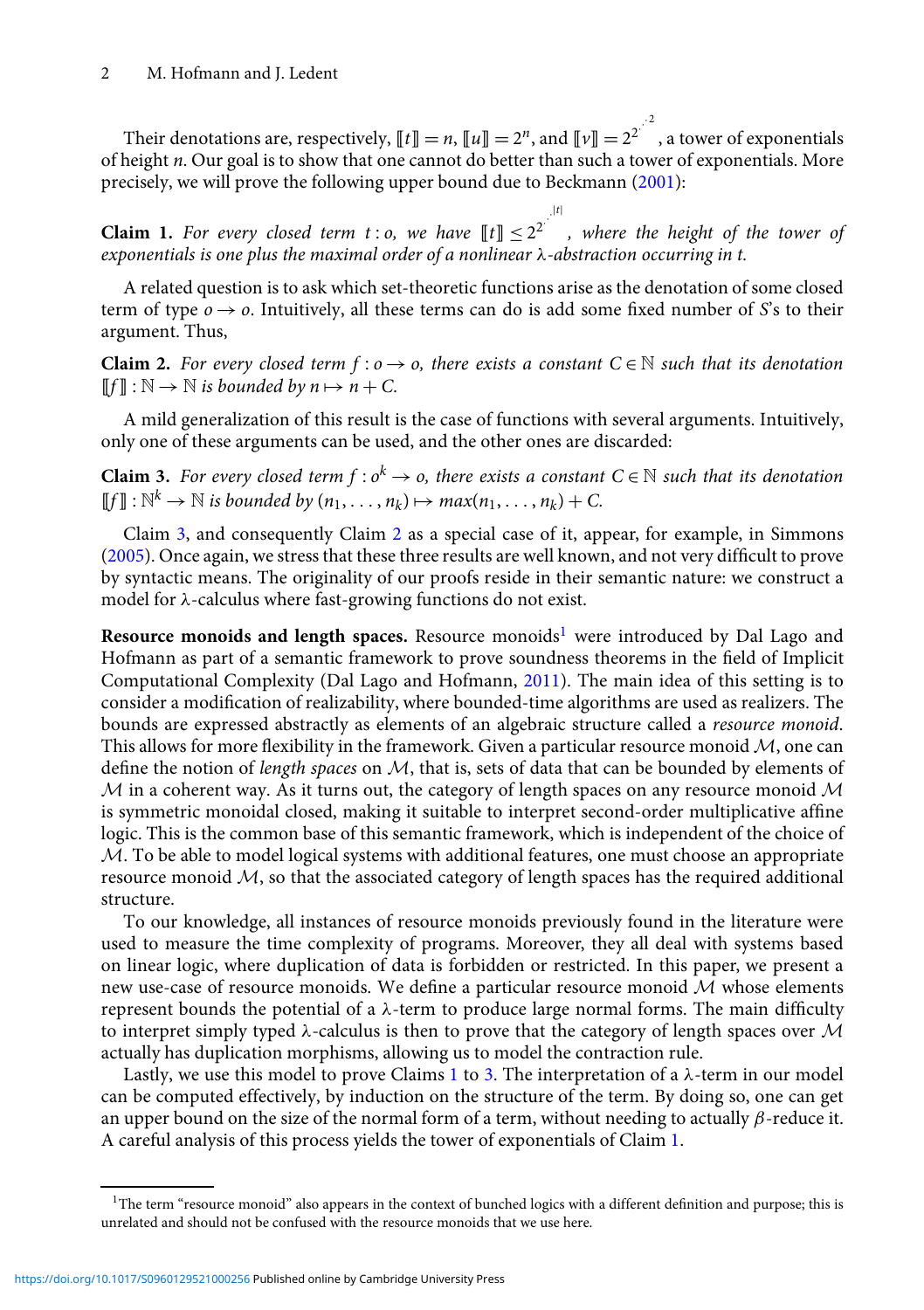**Related work.** The first upper bound on the number of reduction steps necessary to compute the normal form of a simply typed  $\lambda$ -term was given by Schwichtenberg [\(1982\)](#page-16-2), who proved that it lies in the class  $\mathcal{E}^4$  of the Grzegorczyk hierarchy. Later, Beckmann [\(2001\)](#page-15-0) improved on the result of Schwichtenberg and gave an upper bound akin to the one in Claim [1.](#page-1-1) Note that both Schwichtenberg and Beckmann measure the length of a reduction sequence to reach a normal form; while we measure the size of the normal form itself. That explains the additional level that we get in our tower of exponentials. Moreover, our notion of size |*t*| of a term *t* (defined formally in Section [5\)](#page-11-1) slightly differs from the one used by Beckmann: we count the number of variables and successors in the term *t*; while Beckmann's formula counts the variables and λ-abstractions.

The two Claim [2](#page-1-2) and Claim [3](#page-1-3) should not be confused with other similar results about the so-called  $\lambda$ -*definability* of functions  $\mathbb{N} \to \mathbb{N}$ . This notion of definability refers to terms of type Nat<sub>o</sub>  $\rightarrow$  Nat<sub>o</sub>, where Nat<sub>o</sub> := ( $o \rightarrow o$ )  $\rightarrow$  ( $o \rightarrow o$ ) is the type of Church numerals over some base type *o*. More precisely, let  $\overline{n} \in \text{Nat}_o$  denote the Church encoding of  $n \in \mathbb{N}$ . Then a function  $f$ :  $\mathbb{N} \to \mathbb{N}$  is  $\lambda$ -definable if there is a  $\lambda$ -term *t* : Nat<sub>*o*</sub>  $\to$  Nat<sub>*o*</sub> such that for all  $n \in \mathbb{N}$ ,  $t\overline{n} = g f(n)$ . The famous theorem of Schwichtenberg says that those functions are exactly the *extended polynomials* (Schwichtenberg, [1975\)](#page-16-3).

This is not the end of the story, however. One can greatly augment the class of  $\lambda$ -definable functions by considering terms  $t : \text{Nat}_\tau \to \text{Nat}_\sigma$ , where  $\tau$  can be any arbitrary type. In this case, fast-growing functions up to towers of exponentials can be defined, but other very simple functions such as subtraction cannot be expressed (Fortune et al., [1983\)](#page-16-4). For this notion of λ-definability, some partial descriptions of the class of definable functions can be found in the literature (Joly, [2001\)](#page-16-5), but no exact characterization is currently known (Nguyên, [2019\)](#page-16-6). Recently, new interest in the notion of  $\lambda$ -definability was sparked by the discovery of links between linear logic and automata theory. Indeed, the class of regular languages can be characterized as the class of functions definable by  $\lambda$ -terms of type  $Str_{\tau} \to \text{Bool}_o$  (Hillebrand and Kanellakis, [1996\)](#page-16-7). By imposing additional constraints on the λ-terms (e.g. using *non-commutative affine types*), one can characterize subclasses of regular languages, such as *star-free* languages (Nguyên and Pradic, [2020;](#page-16-8) Nguyên et al., [2020\)](#page-16-9).

Dal Lago and Hofmann's work on resource monoids originated in the field of *implicit complexity*. In this context, the aim is usually to prove soundness results of the form: "every definable function lies in a given complexity class." In this way, various complexity classes can be characterized as the classes of all functions definable in a certain logical system. By instantiating their general framework in different ways, Dal Lago and Hofmann proved such soundness results for various programming languages: Elementary Affine Logic, LFPL and Soft Affine Logic (Dal Lago and Hofmann, [2011\)](#page-16-1); Light Affine Logic [\(Dal Lago and Hofmann, 2010](#page-16-10)*b*); and Bounded Affine Logic [\(Dal Lago and Hofmann, 2010](#page-16-11)*a*). The same technique was used by Brunel and Terui [\(2010\)](#page-15-1) to prove the polytime soundness of the system DIAL<sub>lin</sub>. A modification of the resource monoid framework dubbed *quantitative realizability* was introduced by Brunel [\(2015\)](#page-15-2).

**Plan of the paper.** The preliminary Section [2](#page-3-0) defines the notions of resource monoids and length spaces, and shows how they give rise to a model of multiplicative affine logic. This is the common base given by the framework developed by Dal Lago and Hofmann.

Then, in Section [3,](#page-5-0) we define our resource monoid *M* of interest, whose elements are finite sequences of natural numbers. Such sequences will be used to bound the growth potential of a λ-term. For instance, a term bounded by the sequence [*a*,*b*,*c*,*d*] can have a normal form of size at most  $a + b \cdot 2^{c \cdot 2^d}$ . Section [3.2](#page-7-1) introduces this conversion between sequences of numbers and towers of exponents, that we call "collapsing" a sequence.

In Section [4,](#page-8-0) we define our interpretation of simply typed  $\lambda$ -calculus in the category of length spaces over *M*. The main technical difficulty is to model the contraction rule, where a variable in the typing context of a term gets duplicated. This is where the notion of *order* of a type becomes crucial: the element of *M* bounding the duplication morphism will depend on the order of the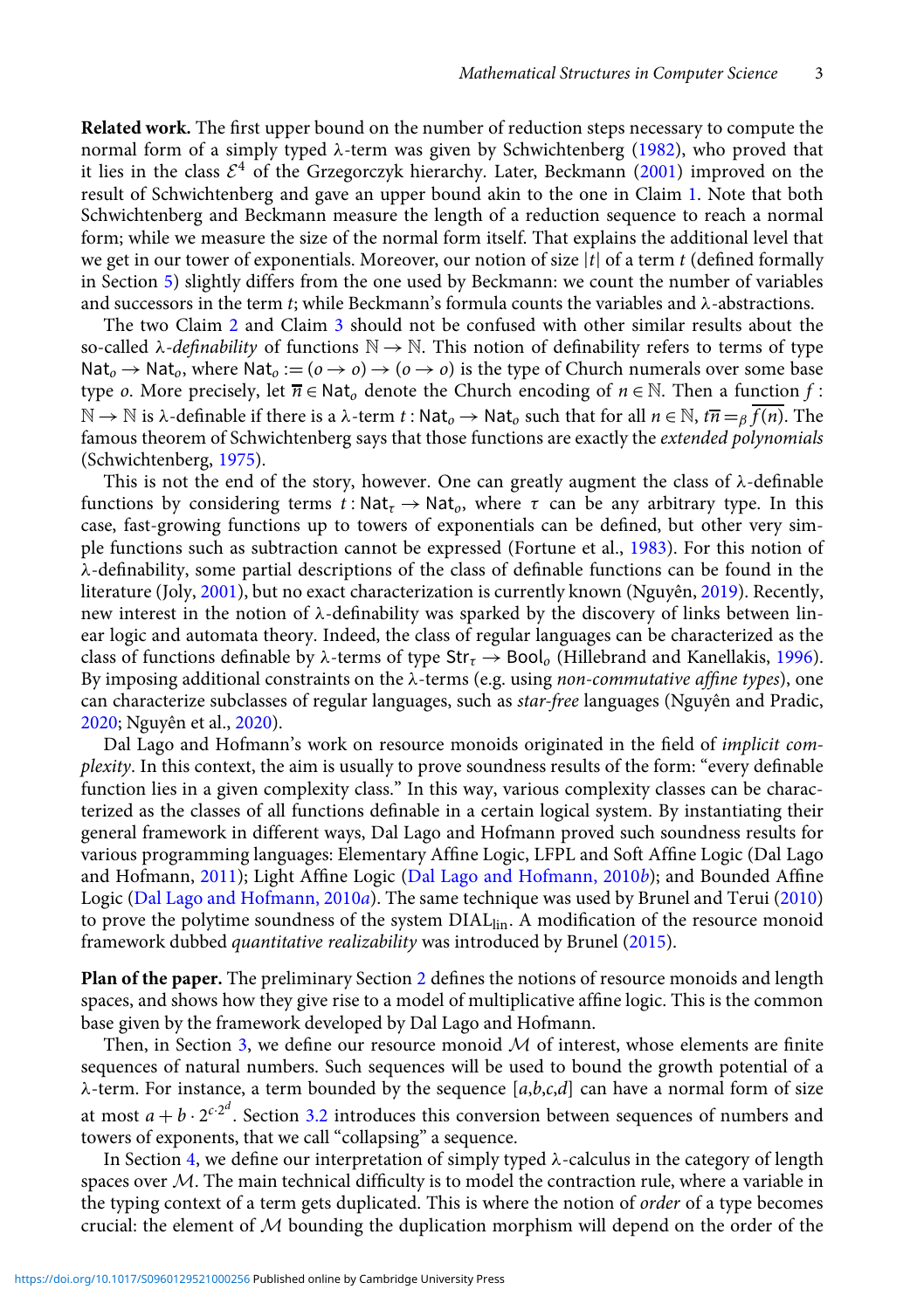type of the variable being duplicated. At the end of Section [4,](#page-8-0) we can already prove Claim [2](#page-7-0) and [3,](#page-11-0) simply by considering the denotation of a term in our model.

Finally, in Section [5,](#page-11-1) we prove the remaining Claim [1.](#page-1-1) To achieve this, we need to analyze more carefully how the length of the bounding sequence grows when we compute the interpretation of a term in our model.

## <span id="page-3-0"></span>**2. Preliminaries**

## <span id="page-3-3"></span>*2.1. Simply typed λ-calculus with constants*

We briefly recall syntax and typing rules of simply typed  $\lambda$ -calculus, equipped with one base type *o*, and two constants 0 : *o* and *S* :  $o \rightarrow o$ . The types are given by the following grammar:

$$
\sigma,\tau ::= o \ | \ \sigma \rightarrow \tau \ | \ \sigma \times \tau
$$

The terms are given by the grammar below, where *x* belongs to some infinite set of variables.

$$
t, u ::= 0 | S | x | tu | \lambda x. t
$$

Finally, we give the typing rules with explicit contraction and weakening. This presentation highlights the contraction rule (CONTR), where a variable in the context gets duplicated. The main technical difficulty of the paper will be to deal with this duplication operation.

| VAR.<br>$x : \sigma \vdash x : \sigma$ |                                | LAM<br>$\Gamma, x : \sigma \vdash t : \tau$            | A PP<br>$\Gamma \vdash t : \sigma \rightarrow \tau$ $\Delta \vdash u : \sigma$ |                                                           |
|----------------------------------------|--------------------------------|--------------------------------------------------------|--------------------------------------------------------------------------------|-----------------------------------------------------------|
|                                        |                                | $\Gamma \vdash \lambda x. t : \sigma \rightarrow \tau$ | $\Gamma, \Delta \vdash t u : \tau$                                             |                                                           |
| ZERO                                   | <b>SUCC</b>                    | WEAK<br>$\Gamma \vdash t : \tau$                       | <b>CONTR</b>                                                                   | $\Gamma, x : \sigma, y : \sigma \vdash t : \tau$          |
| $\vdash 0 : \overline{o}$              | $\vdash S$ : $o \rightarrow o$ | $\Gamma, x : \sigma \vdash t : \tau$                   |                                                                                | $[\Gamma, z : \sigma \vdash t [x, y \leftarrow z] : \tau$ |

#### <span id="page-3-2"></span>*2.2. Resource monoids and length spaces*

In this paper, we use a simplified version of the notion of *resource monoid*, introduced by Dal Lago and Hofmann [\(2011\)](#page-16-1). The elements of a resource monoid can be used to bound various quantitative properties of programs, such as runtimes or the size of data. To allow more flexibility, these bounds need not be numbers: they can be elements of any commutative monoid, equipped with a suitable pre-order.

**Definition 1.** *A resource monoid*<sup>2</sup> *is a triple*  $\mathcal{M} = (|\mathcal{M}|, +, \leq)$  *such that:* 

- (|*M*|, +) *is a commutative monoid, and*
- $\bullet \leq$  *is a pre-order on*  $|\mathcal{M}|$  *compatible with*  $+$ *, that is,*  $\alpha \leq \beta$  *implies*  $\alpha + \gamma \leq \beta + \gamma$ *.*

As shown in Dal Lago and Hofmann [\(2011\)](#page-16-1), any resource monoid *M* gives rise to a notion of *length spaces* on *M*, which form a symmetric monoidal closed category. Thus, this yields a model of multiplicative linear logic. In order to interpret programming languages with more features, one needs to choose a particular resource monoid of interest, whose associated category of length spaces has the desired additional structure. This is the approach taken in Dal Lago and Hofmann [\(2011,](#page-16-1) [2010b](#page-16-10),a) to provide models of various programming languages: Elementary Affine Logic, Light Affine Logic, Soft Affine Logic, Bounded Affine Logic, and LFPL. In the remainder of the section, we assume given an arbitrary resource monoid *M*.

#### <https://doi.org/10.1017/S0960129521000256>Published online by Cambridge University Press

<span id="page-3-1"></span><sup>&</sup>lt;sup>2</sup>In Dal Lago and Hofmann [\(2011\)](#page-16-1), resource monoids also contain a fourth component *D* that can be interpreted as the *difference*  $D(\alpha, \beta)$  between two elements  $\alpha \leq \beta$  of the monoid. This allows to measure the cost of a computation (e.g., time complexity) as a trade-off between the size of the data and the time taken to process it. For the application in this paper, this component is not required.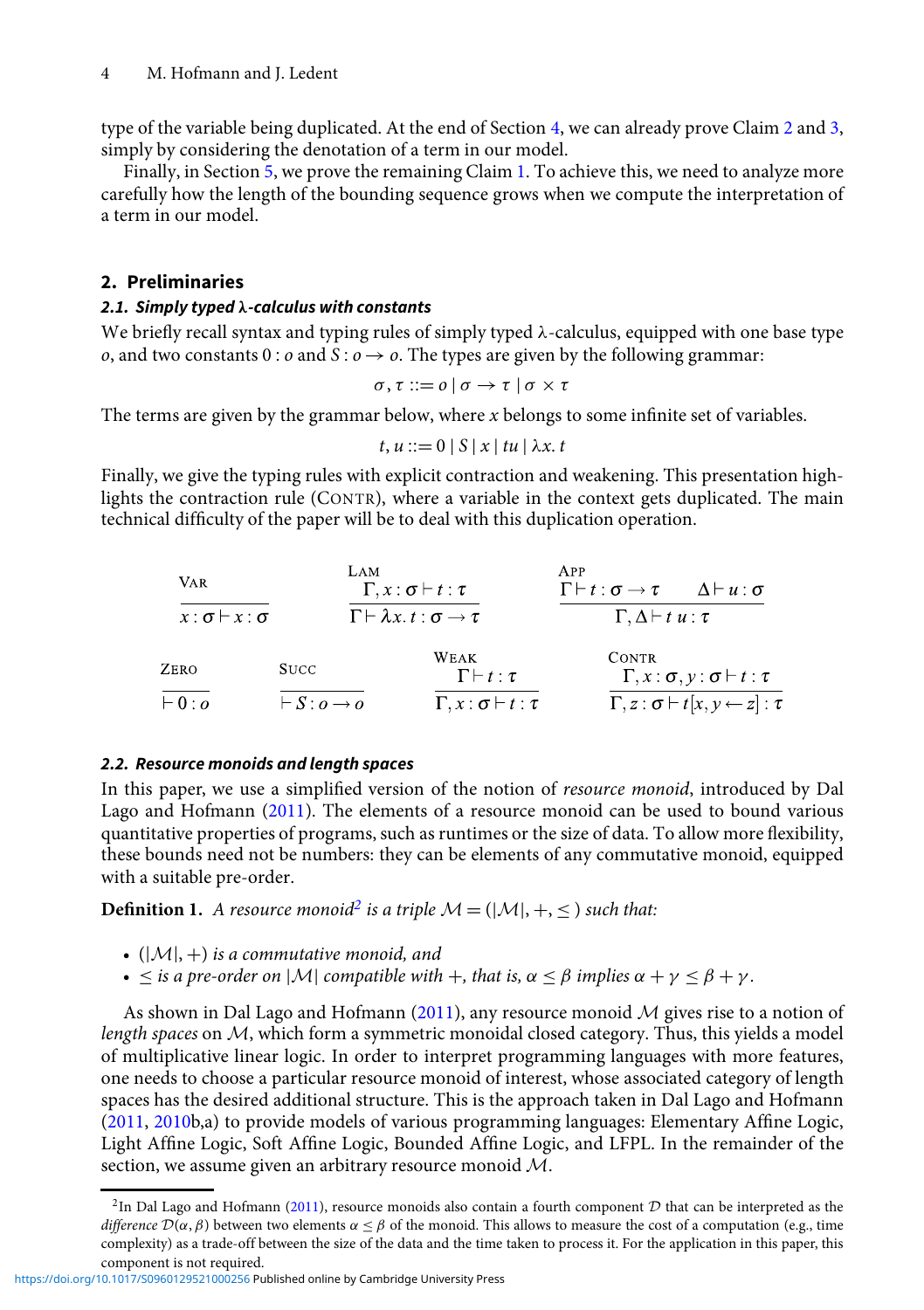**Definition 2.** A length space<sup>3</sup> on a resource monoid M is a pair  $A = (|A|, |F|)$  where  $|A|$  is a set,  $and \Vdash \subseteq |\mathcal{M}| \times |\mathcal{A}|$  satisfies the following properties:

- $\bullet$  *for all a, there exists*  $\alpha$  *such that*  $\alpha \Vdash a$ *, and*
- *if*  $\alpha \Vdash a$  and  $\alpha \leq \beta$ , then  $\beta \Vdash a$ .

When  $\alpha \Vdash a,$  we say that  $\alpha$  is a *majorizer* of  $a,$  or that  $\alpha$  *majorizes*  $a.$  Intuitively,  $a$  is the denotation of a program, and  $\alpha$  represents an upper bound on some quantitative property of  $\alpha$ . When we need to distinguish between several length spaces, we will write the majorizer relation  $\mathrel{\Vdash}_\mathcal{A}$ , with the name of the length space as a subscript.

**Definition 3.** *Fix a resource monoid M. A morphism of length spaces from A to B is a function*  $f : |A| \rightarrow |B|$  *satisfying the following property:* 

• *there exists*  $\varphi \in |\mathcal{M}|$ *, such that*  $\alpha \Vdash_{\mathcal{A}} a$  *implies*  $\varphi + \alpha \Vdash_{\mathcal{B}} f(a)$ *.* 

When this property holds, we call  $\varphi$  a majorizer of  $f$ , and we denote it by  $\varphi \Vdash_{\mathcal{A} \multimap \mathcal{B}} f$ .

As the above notation suggests, given two length spaces *A* and *B*, we can define a new length space  $A \rightarrow B := (\text{Hom}(A, B), \Vdash_{A \rightarrow B}$ , where  $\text{Hom}(A, B)$  is the set of morphisms from *A* to *B*. It is easily checked that  $A \rightarrow \beta$  is indeed a length space. Similarly, we can define the tensor product of two length spaces,  $A \otimes B := (|A| \times |B|, \Vdash_{A \otimes B} )$ , where the relation  $\Vdash_{A \otimes B}$  is defined by  $\gamma \Vdash_{\mathcal{A}\otimes\mathcal{B}} (a,b)$  iff there exist  $\alpha, \beta \in |\mathcal{M}|$  such that:

$$
\alpha \Vdash_{\mathcal{A}} a
$$
 and  $\beta \Vdash_{\mathcal{B}} b$  and  $\gamma \ge \alpha + \beta$ .

Again, we can check that this is a well-defined length space on *M*.

As mentioned earlier, length spaces together with the two operators  $\multimap$  and  $\otimes$  assemble into a symmetric monoidal closed category. The next Theorem was first proved by Dal Lago and Hofmann [\(2011\)](#page-16-1). We reproduce the proof in details below; first because we slightly modified the definitions of resource monoids and length spaces, and second because we will need to know how the various maps are defined in order to compute the interpretation of a  $\lambda$ -term in this category.

**Theorem.** *(Dal Lago and Hofmann, [2011\)](#page-16-1). Given any resource monoid M, the category of length spaces on Mis symmetric monoidal closed with respect to the tensor product and linear map defined above.*

*Proof.* Recall that morphisms of length spaces simply consist of set-theoretic functions which can be majorized by some element of *M*. Thus, the symmetric monoidal closed structure is derived from the one in **Set**, and all we need to do is find appropriate majorizers.

For example, to define composition of two morphisms  $f : A \rightarrow B$  and  $g : B \rightarrow C$ , majorized, respectively, by  $\varphi$  and  $\psi$ , we check that the function  $g \circ f := x \mapsto g(f(x)) : |A| \to |C|$  is majorized by  $\varphi + \psi$ . Assume  $\alpha \Vdash_{\mathcal{A}} a$ , we want to show that  $\varphi + \psi + \alpha \Vdash_{\mathcal{C}} g(f(a))$ . Since  $\varphi$  majorizes *f*, we know that  $\varphi + \alpha \Vdash_B f(a)$ , and therefore since  $\psi$  majorizes  $g, \psi + \varphi + \alpha \Vdash_C g(f(a))$ . The identity function id :  $A \rightarrow A$  is majorized by  $0_M$ , the neutral element of M.

The unit object is defined as  $\mathcal{I} = (\{\star\}, \Vdash_{\mathcal{I}})$  where  $\alpha \Vdash_{\mathcal{I}} \star$  for all  $\alpha$ . This is trivially a length space. The unitors, associator and braiding are all majorized by 0*M*. Let us check that this is the case for the associator assoc<sub>*A*,*B*,*C* : ( $A \otimes B$ )  $\otimes C \rightarrow A \otimes (B \otimes C)$ , whose underlying function</sub> is  $((a, b), c) \mapsto (a, (b, c))$ . We assume that  $\mu \Vdash_{(\mathcal{A}\otimes\mathcal{B})\otimes\mathcal{C}} ((a, b), c)$ , i.e., that  $\mu \geq \nu + \gamma$  with  $\nu \Vdash_{\mathcal{A}}$  $\otimes$ *B*(*a*, *b*) and  $\gamma \Vdash_{\mathcal{C}} c$ . Unfolding the definition of  $\Vdash_{\mathcal{A}\otimes\mathcal{B}}$ , we get that  $\nu \geq \alpha + \beta$ , with  $\alpha \Vdash_{\mathcal{A}} a$  and  $\beta \Vdash_{\mathcal{B}} b$ . Then we can show  $0_{\mathcal{M}} + \mu \Vdash_{\mathcal{A} \otimes (\mathcal{B} \otimes \mathcal{C})} (a, (b, c))$ , using the fact that  $\mu \ge \alpha + (\beta + \gamma)$ .

<span id="page-4-0"></span><sup>3</sup>In [D](#page-16-1)al Lago and Hofmann [\(2011\)](#page-16-1), the relation  $\Vdash$  also contains a third component *e*, called a *realizer* of *a*. It plays a role to measure the computation time of programs, and for cardinality issues when interpreting the second order universal quantification. We do not need these features, hence we also drop these realizers from our definitions.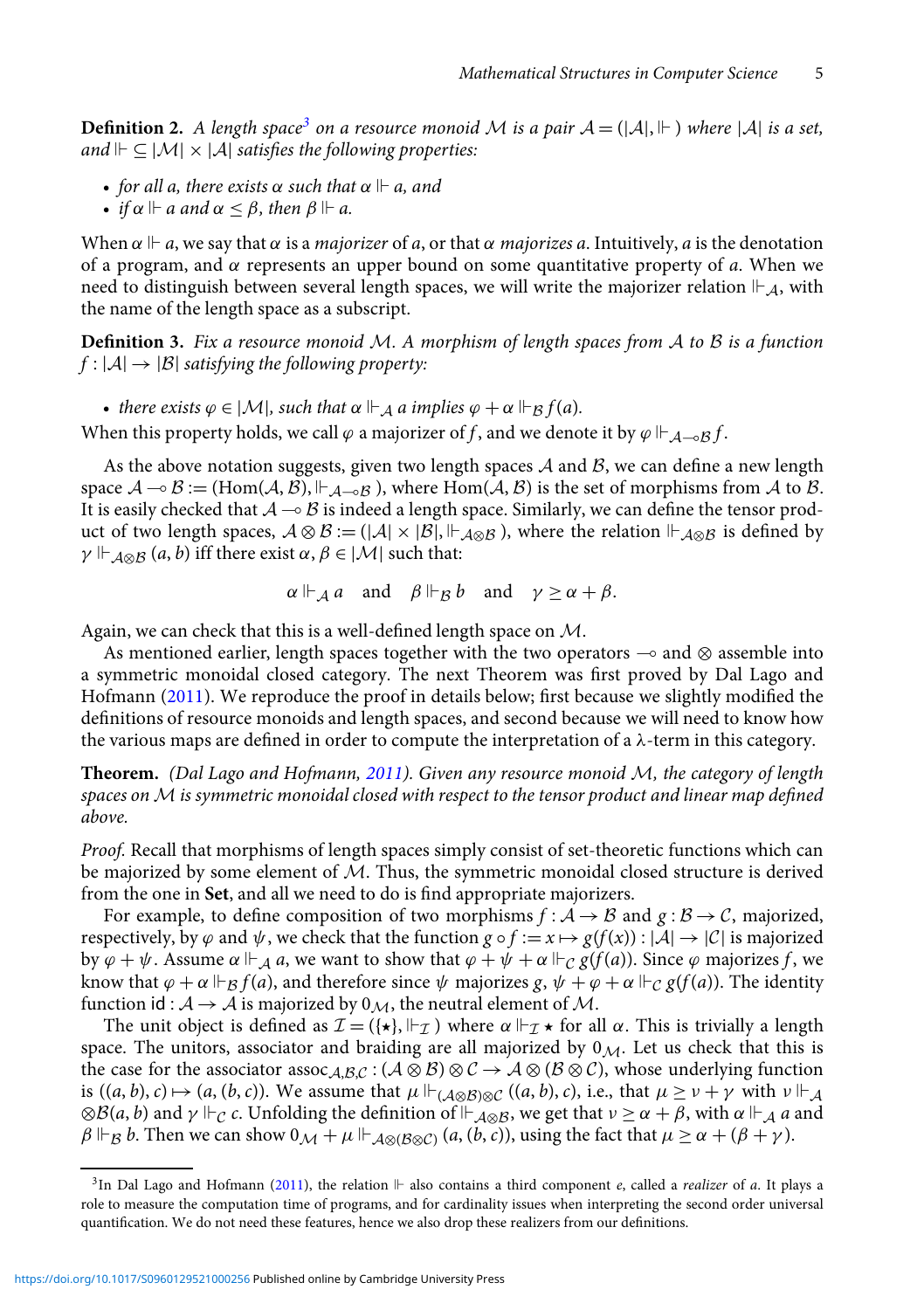Given two parallel morphisms  $f : A \to A'$  and  $g : B \to B'$ , majorized by  $\varphi$  and  $\psi$ , respectively, the functorial action of  $\otimes$  yields the morphism  $f \otimes g : A \otimes B \to A' \otimes B'$ . The underlying function  $(a, b) \mapsto (f(a), g(b))$  can be majorized by  $\varphi + \psi$ . Indeed, given  $\gamma \Vdash_{\mathcal{A}\otimes\mathcal{B}} (a, b)$ , we need to prove that  $\varphi + \psi + \gamma \Vdash_{\mathcal{A}' \otimes \mathcal{B}'} (f(a), g(b))$ . By definition of  $\Vdash_{\mathcal{A} \otimes \mathcal{B}}$ , there are  $\alpha, \beta$  such that  $\gamma \geq \alpha + \beta$ ,  $\alpha \Vdash_{\mathcal{A}} a$  and  $\beta \Vdash_{\mathcal{B}} b$ . Then we know that  $\varphi + \alpha \Vdash_{\mathcal{A}} f(a)$  and  $\psi + \beta \Vdash_{\mathcal{B}} g(b)$  because *f* and *g*<br>are morphisms. Hence  $\alpha + \psi + \alpha + \beta \Vdash_{\mathcal{A}} (f(a), g(b))$  and we can conclude by the second are morphisms. Hence,  $\varphi + \psi + \alpha + \beta \Vdash_{\mathcal{A}' \otimes \mathcal{B}'} (f(\check{a}), g(\check{b}))$ , and we can conclude by the second property of length spaces.

The evaluation morphism eval :  $A \otimes (A \rightarrow B) \rightarrow B$ , defined by eval $(a, f) = f(a)$ , can be majorized by  $0_M$ . Indeed, assume  $\varepsilon \Vdash_{\mathcal{A}\otimes(\mathcal{A}\multimap\mathcal{B})}(a, f)$ . By definition, there are  $\alpha, \varphi$  such that  $\alpha \Vdash_{\mathcal{A}}$  $a, \varphi \Vdash_{\mathcal{A}\to\mathcal{B}} f$  and  $\varepsilon \geq \alpha + \varphi$ . Since  $\varphi$  majorizes  $f$  we have  $\alpha + \varphi \Vdash_{\mathcal{B}} f(a)$ , and since  $\varepsilon \geq \alpha + \varphi$ , we conclude that  $\varepsilon \Vdash_{\mathcal{B}} f(a)$  as required.

Finally to define currying, given any morphism  $f : \mathcal{A} \otimes \mathcal{B} \to \mathcal{C}$  majorized by  $\varphi$ , the morphism curry(*f*) :  $A \rightarrow (B \rightarrow c)$  whose underlying function is  $a \mapsto b \mapsto f(a, b)$  can also be majorized by  $\varphi$ . Indeed, assuming  $\alpha \Vdash_{\mathcal{A}} a$ , we want to show that  $\varphi + \alpha \Vdash_{\mathcal{B}} \neg\neg C]b \mapsto f(a, b)$ . So suppose  $\beta \Vdash_{\mathcal{B}} b$ , we need to prove that  $\varphi + \alpha + \beta \Vdash_{\mathcal{C}} f(a, b)$ . But this is the case because  $\alpha + \beta \Vdash_{\mathcal{A} \otimes \mathcal{B}} (a, b)$  and *f* is a morphism.

**Remark 4.** We actually have a little bit more than stated in Section [2.2:](#page-3-2) for all *A*, there is a unique weakening map from *A* to *I* majorized by 0*M*. Thus, length spaces over a resource monoid actually provide a model of multiplicative *affine* logic. The missing ingredient to interpret λ-calculus is the duplication morphism  $\Delta : \mathcal{A} \to \mathcal{A} \otimes \mathcal{A}$ . Such a morphism might not exist in general, so we need to choose a suitable resource monoid.

## <span id="page-5-0"></span>**3. A Resource Monoid Measuring the Size of Terms**

We now define our resource monoid of interest,*M*, that we will use later to prove the three Claims [1](#page-1-1) to [3](#page-11-0) of the introduction.

**Intuition.** The elements of *M* are finite lists of numbers, e.g. [3, 4, 5, 6]. Such a list can be thought of as representing a (large) natural number, obtained by computing a tower of exponents of 2. For instance, the list [3, 4, 5, 6] represents the number  $3 + 4 \cdot 2^{5 \cdot 2^6}$ . Usually, longer lists tend to produce very large numbers. Indeed, the size of the list corresponds to the height of the tower of exponentials. The ordering relation  $\leq_M$  on these lists of numbers *almost* amounts to comparing the associated numbers, but it also takes into account the size of the lists.

In Section [4,](#page-8-0) we will interpret λ-terms in the category of length spaces over *M*. Thus, every  $\lambda$ -term can be associated with an element of  $\mathcal{M}$ , which should be thought of as an upper bound on the "potential" of this term for producing large natural numbers. Alternatively, one can think of it as measuring the size of the normal form of the associated  $\lambda$ -term. Indeed, for a closed term *t* of type *o*, the denotation  $[[t]] \in \mathbb{N}$  is equal to the size of its normal form. Crucially, the size of the list associated with a  $\lambda$ -term *t* is equal to the maximal order of a nonlinear  $\lambda$ -abstraction that occurs in *t*. This key observation will allow us to prove Claim [1](#page-1-1) in Section [5.](#page-11-1)

#### *3.1. The resource monoid*

The elements of *M* are sequences of natural numbers with finite support, that is, ending with infinitely many 0's. For ease of notation, we write them as finite lists of natural numbers: an element  $\alpha = (a_n)_{n \in \mathbb{N}}$  of  $|\mathcal{M}|$  such that  $a_k \neq 0$  and  $\forall n > k$ ,  $a_n = 0$  is denoted by  $\alpha = [a_0, \ldots, a_k]$ . We write  $|\alpha|$  the length of that list (in this case,  $k+1$ ). Note that we always assume that the last element of a list is non-zero, to avoid having several lists representing the same sequence. The constant zero sequence (corresponding to the empty list) is written  $0_M$ .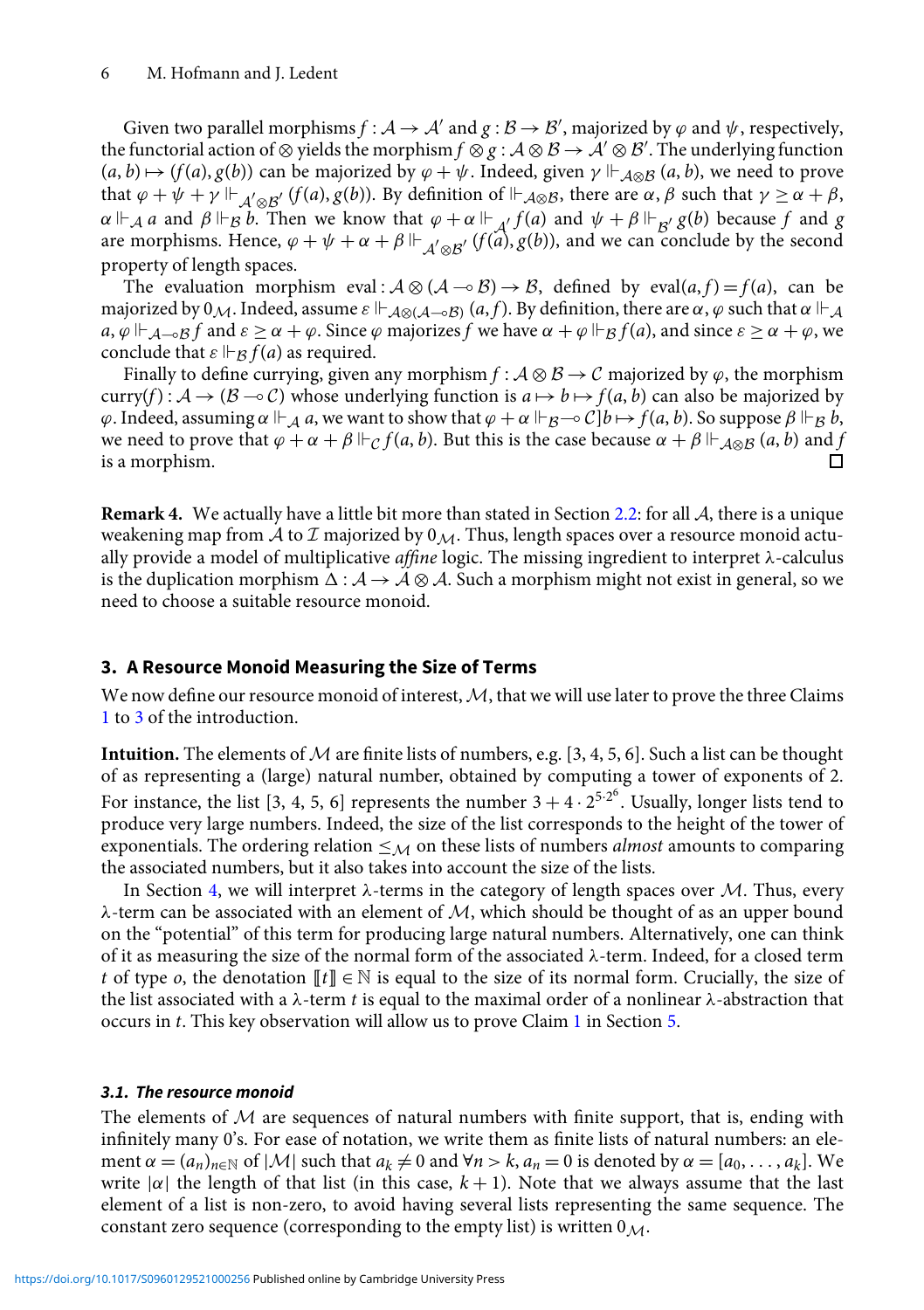**Definition 5.** Let  $M = (|M|, +_M, \leq_M)$  be the following structure:

- |*M*| *is the set of sequences of natural numbers with finite support.*
- $\bullet +_{\mathcal{M}}$  *is defined componentwise: we take the max on the first component, and the sum on the others. For ease of notation, we denote max(a, b) by a* $\vee$ *b.*

$$
(a_n) + \mathcal{M}(b_n) = (c_n) \quad \text{where } \begin{cases} c_0 = a_0 \vee b_0 \\ c_n = a_n + b_n \text{ for } n > 0 \end{cases}
$$

•  $(a_n) \leq M(b_n)$  *iff there exists*  $(d_n) \in M$  *such that:* 

$$
\begin{cases}\na_0 \le b_0 + d_0 \\
a_n + d_{n-1} \le b_n \cdot 2^{d_n} & \text{for all } n > 0\n\end{cases}
$$

The intuition behind this ordering is the following. First, notice that if we take  $(d_n)$  to be the constant zero sequence  $0_M$ , then the condition above reduces to the componentwise ordering,  $a_n \leq b_n$  for all *n*. However, if  $a_0$  happens to be greater than  $b_0$ , we can accommodate for it by taking a "debt"  $d_0$ . This debt must be paid back in the next step, where we compare  $a_1$  and  $b_1$ : if it is not the case that  $a_1 + d_0 \leq b_1$ , then we must accumulate some more debt  $d_1$ , and so on. However, notice that the debt must eventually be paid back: since the sequence  $(b_n)$  ultimately becomes null, so must (*dn*). Also note that the debt decreases exponentially at each step (but never reaches 0 unless  $a_i < b_i$  at some point).

#### **Example 1.**

- (a) To check that [7, 12, 1]  $\leq M$ [0, 2, 5], first we take a debt  $d_0 = 7$  so that  $7 \leq 0 + d_0$ . Then the condition on the second component is  $12 + 7 \leq 2 \cdot 2^{d_1}$ ; take  $d_1 = 4$ . Finally, the last condition is  $1 + 4 \le 5 \cdot 2^{d_2}$ ; we can take  $d_2 = 0$  and the debt is paid off.
- (b) Similarly, one can check that [65537] <sup>≤</sup>*<sup>M</sup>* [1, 1, 1, 1, 1, 1].
- (c) However,  $[65538] \nleq_{\mathcal{M}} [1, 1, 1, 1, 1, 1]$ .

**Lemma 1.** *If*  $\alpha \leq_{\mathcal{M}} \beta$ *, then*  $|\alpha| \leq |\beta|$ *.* 

*Proof.* Let  $\beta = [b_0, \ldots, b_k]$  (the case  $\beta = 0_M$  is trivial). Assuming  $\alpha \leq_M \beta$ , for every index  $n > k$ , the condition  $a_n + d_{n-1} \leq 0$  is verified because  $b_n = 0$ . Since both  $a_n$  and  $d_{n-1}$  are natural numbers, we must have  $a_n = d_{n-1} = 0$ . □

In the rest of the paper, we often use Lemma [1](#page-1-1) implicitly: whenever there is an assumption of the form  $\alpha \leq M[b_0, \ldots, b_k]$ , only the first  $(k+1)$  inequalities matter. In particular, the last inequality is just  $a_k + d_{k-1} \leq b_k$ , since we must have  $d_k = 0$ .

### **Proposition 6.** *M is a resource monoid.*

*Proof.* First, we check that  $(|M|, +<sub>M</sub>)$  is a commutative monoid. The neutral element is  $0<sub>M</sub>$ . Associativity and commutativity are clear since  $+<sub>M</sub>$  is defined componentwise, and + and  $\vee$  on natural number are both associative and commutative.

Next, we check that  $\leq$ *M* is a pre-order. Reflexivity is clear by taking ( $d_n$ ) = 0 $M$ . For transitivity, assume  $(a_n) \leq \mathcal{M}(b_n)$  with debt  $(d_n)$ , and  $(b_n) \leq \mathcal{M}(c_n)$  with debt  $(d'_n)$ . We show that  $(a_n) \leq \mathcal{M}(c_n)$ with debt  $(d_n + d'_n)$ .

•  $a_0 \le b_0 + d_0$  and  $b_0 \le c_0 + d'_0$ , thus  $a_0 \le c_0 + d_0 + d'_0$ .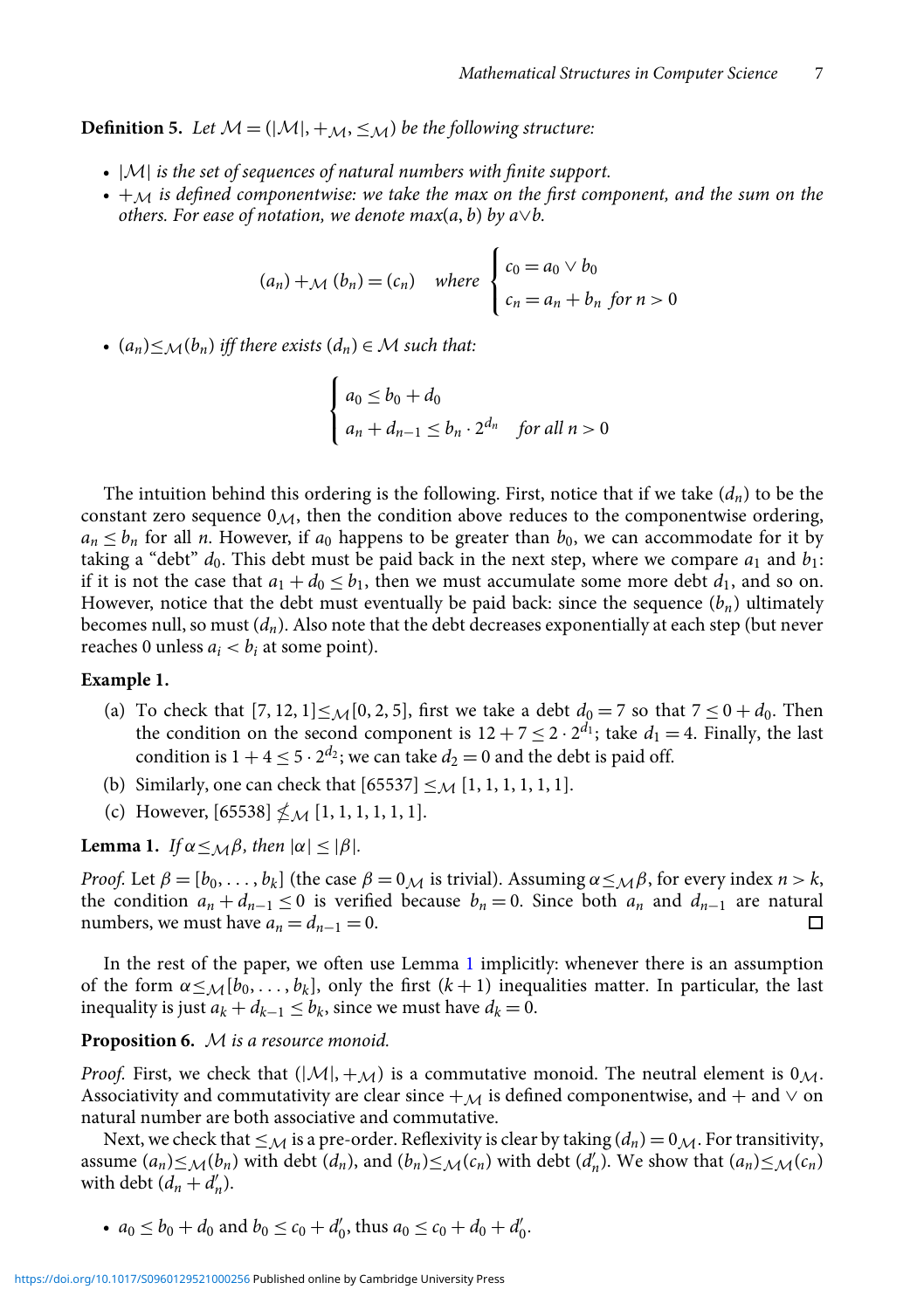• For all  $n > 0$ , we have  $a_n + d_{n-1} \le b_n \cdot 2^{d_n}$  and  $b_n + d'_{n-1} \le c_n \cdot 2^{d_n}$ . Then,  $a_n + d_{n-1} + d'_{n-1} \leq b_n \cdot 2^{d_n} + d'_{n-1}$ ≤  $(b_n + d'_{n-1}) \cdot 2^{d_n}$  $\leq c_n \cdot 2^{d'_n} \cdot 2^{d_n}$ 

Finally,  $\leq_M$  is compatible with  $+\mathcal{M}$ . Assume that  $(a_n) \leq_M (b_n)$  with debt  $(d_n)$ . We show that  $(a_n) + M(c_n) \leq M(b_n) + M(c_n)$  with debt  $(d_n)$ .

 $\leq c_n \cdot 2^{d_n+d'_n}$ 

 $\Box$ 

•  $a_0 \vee c_0 \le (b_0 + d_0) \vee c_0 \le (b_0 \vee c_0) + d_0.$ 

• For all  $n > 0$ ,  $(a_n + c_n) + d_{n-1} \le b_n \cdot 2^{d_n} + c_n \le (b_n + c_n) \cdot 2^{d_n}$ .

**Remark 7.** The relation  $\leq_M$  is actually an order. Indeed, if  $\alpha \leq_M \beta$  and  $\beta \leq_M \alpha$ , then  $|\alpha| = |\beta|$ and we can then prove by induction on their size that  $\alpha = \beta$ . However, this property is not required to be able to use the framework of resource monoids.

## <span id="page-7-1"></span>*3.2. The collapse functions*

An element  $\alpha = [a_0, \ldots, a_k]$  of *M* can be associated with a natural number  $a_0 + a_1 \cdot 2^{a_2 \cdot 2^{n \cdot a_k}}$ . We call this operation "collapsing" the sequence  $\alpha$ . The order relation  $\leq_M$  on these sequences almost amounts to comparing these associated numbers, but not exactly. In this section, we make precise the relationship between the two. To this end, we define a function collapse<sub>n</sub> :  $|M| \rightarrow |M|$  for every  $n \in \mathbb{N}$ . The idea is that, given an element  $\alpha = [a_0, \ldots, a_k]$  of M, we decrease its length by one by plugging the last component into the penultimate one (either by addition or by multiplying by a power of 2, depending on the case). We then repeat this process until the size of the list becomes  $n + 1$  or smaller. Formally:

$$
\begin{aligned}\n\text{collapse}_0([a_0, a_1]) &= [a_0 + a_1] \\
\text{collapse}_n(\alpha) &= \alpha & \text{if } |\alpha| \le n + 1 \\
\text{collapse}_n([a_0, \dots, a_k]) &= \text{collapse}_n([a_0, \dots, a_{k-2}, a_{k-1} \cdot 2^{a_k}]) \text{ otherwise}\n\end{aligned}
$$

<span id="page-7-0"></span>**Example 2.** For instance, collapse<sub>3</sub>([0, 1, 2, 3, 4, 5, 6]) = [0, 1, 2, 3 · 2<sup>4-25-26</sup>] is a list of size 4, while  $\text{collapse}_0([6, 3, 11, 4]) = [6 + 3 \cdot 2^{11 \cdot 2^4}] \text{ is a list of size 1.}$ 

<span id="page-7-3"></span><span id="page-7-2"></span>**Proposition 8.** *The collapse functions have the following properties:*

- *(i)* For all *n*,  $|collapse_n(\alpha)| \leq n + 1$ .
- *(ii)* For all n, collapse<sub>n</sub> $(\alpha) \leq M\alpha$ .
- *(iii) If*  $\alpha \leq_{\mathcal{M}} \beta$  *and*  $|\alpha| \leq n + 1$ *, then*  $\alpha \leq_{\mathcal{M}} \beta$ *collapse<sub>n</sub>*( $\beta$ *).*
- *(iv)* For all n, if  $\alpha \leq_M \beta$ , then collapse<sub>n</sub> $(\alpha) \leq_M$ collapse<sub>n</sub> $(\beta)$ .
- *(v) If*  $n \le m$ *, then collapse<sub>n</sub>*( $\alpha$ ) $\le M$ *collapse<sub>m</sub>*( $\alpha$ )*.*
- *(vi) If*  $|\alpha| \le n$ , then collapse<sub>n</sub> $(\alpha + \beta) = \alpha + \text{collapse}_n(\beta)$ *.*

*Proof.*

- (i) The first property is straightforward by induction on the size of the list.
- (ii) Proceed by induction on the size of  $\alpha$ . We distinguish the three cases of the definition.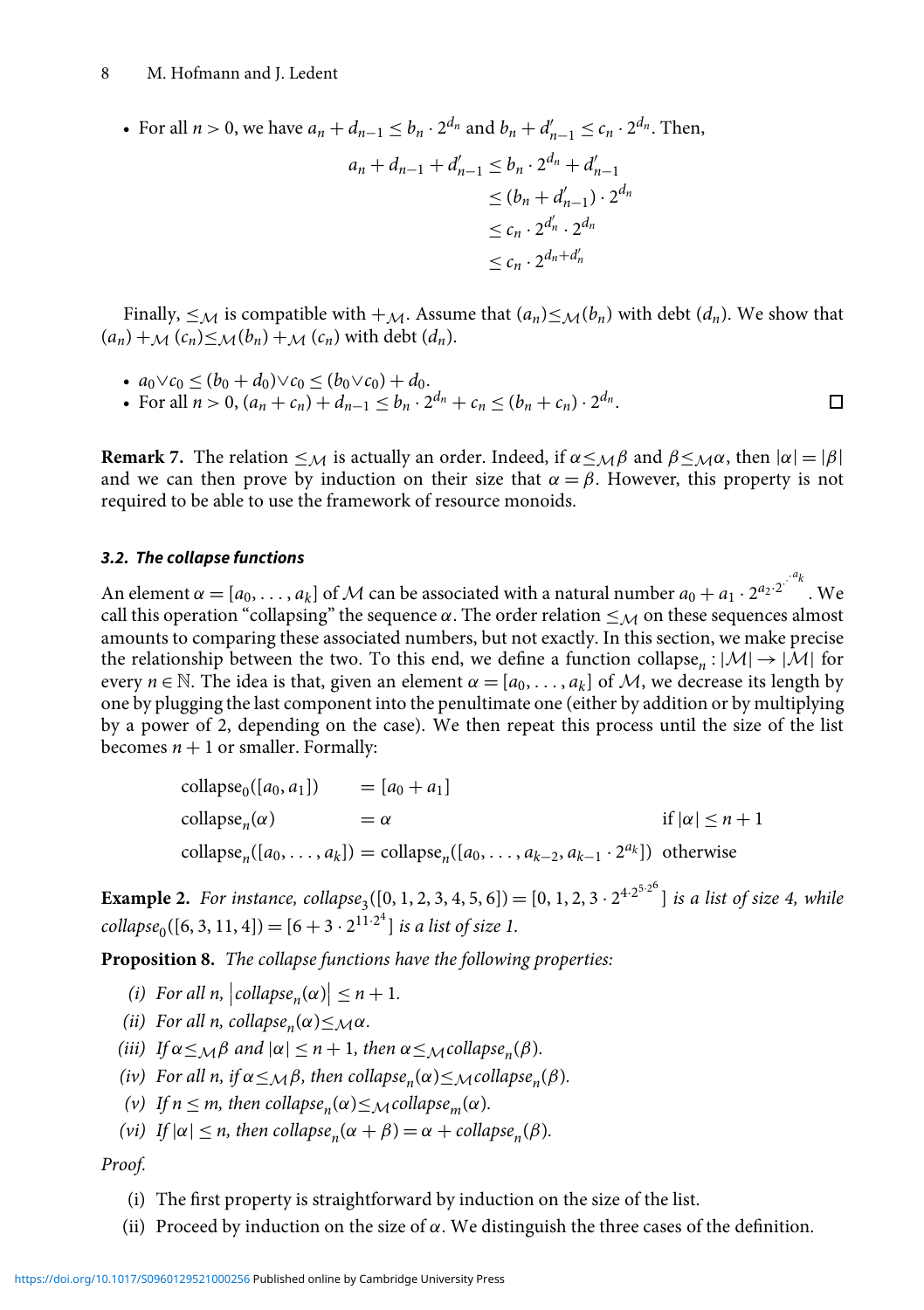- If  $|\alpha| \leq n+1$ , then collapse<sub>n</sub> $(\alpha) = \alpha \leq_{\mathcal{M}} \alpha$ .
- If  $\alpha = [a_0, a_1]$  and  $n = 0$ , then  $[a_0 + a_1] \leq M[a_0, a_1]$  by taking the debt  $d_0 = a_1$ .
- Otherwise  $\alpha = [a_0, \ldots, a_k]$  with  $k > n$ , and the induction hypothesis gives us:

$$
\text{collapse}_n([a_0,\ldots,a_{k-2},a_{k-1}\cdot 2^{a_k}])\leq \mathcal{M}[a_0,\ldots,a_{k-2},a_{k-1}\cdot 2^{a_k}]
$$

Moreover,

$$
[a_0, \ldots, a_{k-2}, a_{k-1} \cdot 2^{a_k}] \leq \mathcal{M}[a_0, \ldots, a_k]
$$

by taking the debt  $d_{k-1} = a_k$  and  $d_i = 0$  otherwise. By transitivity,

$$
\text{collapse}_n([a_0,\ldots,a_k]) \leq \mathcal{M}[a_0,\ldots,a_k].
$$

- (iii) By induction on the size of  $\beta$ . Let  $(d_i)$  be the debt that proves  $\alpha \leq_{\mathcal{M}} \beta$ .
	- Case  $|\beta| \le n + 1$ : trivial since collapse<sub>n</sub> $(\beta) = \beta$ .
	- Case  $\beta = [b_0, b_1]$  and  $n = 0$ : we have  $a_0 \le b_0 + d_0$  and  $a_1 + d_0 \le b_1$ . Since  $|\alpha| \le 1$ , we have  $a_1 = 0$  and therefore  $d_0 \leq b_1$ . So  $a_0 \leq b_0 + b_1$ , from which we can deduce that  $\alpha \leq M[b_0 + b_1] = \text{collapse}_0(\beta)$  without debt.
	- Case  $\beta = [b_0, \ldots, b_k]$  for  $k > n$ . By induction hypothesis, we just need to prove:

$$
\alpha \leq_{\mathcal{M}} [b_0,\ldots,b_{k-2},b_{k-1}\cdot 2^{b_k}].
$$

We use the debt  $(d'_i)$  defined by  $d'_k = 0$  and  $d'_i = d_i$  otherwise. The conditions at ranks 0 to *k* − 2 stay the same. We need to check the condition at rank *k* − 1, which is  $a_{k-1} + d_{k-1} \leq b_{k-1} \cdot 2^{b_k}$ . From the hypothesis  $\alpha \leq \mathcal{M} \beta$ , we get  $a_{k-1} + d_{k-1} \leq b_{k-1} \cdot 2^{d_k}$ and  $a_k + d_k \leq b_k$ . But we assumed  $|\alpha| \leq n + 1$  and  $k > n$ , so  $a_k = 0$ . Hence,  $d_k \leq b_k$  and we are done.

- (iv) By property (ii), collapse<sub>n</sub>( $\alpha$ )  $\leq$   $\mathcal{M}\alpha \leq \mathcal{M}\beta$ . But  $|$  collapse<sub>n</sub>( $\alpha$ )  $| \leq n+1$ , so by property (iii) we conclude that collapse<sub>n</sub>( $\alpha$ ) $\leq$ <sub>*M*</sub> collapse<sub>n</sub>( $\beta$ ).
- (v) By (ii), we have collapse<sub>n</sub>( $\alpha$ )  $\leq$   $\mathcal{M}\alpha$ . Moreover, since  $|\text{collapse}_n(\alpha)| \leq n + 1 \leq m + 1$ , we can apply (iii) to get collapse<sub>n</sub>( $\alpha$ ) $\leq$ *M*collapse<sub>*m*</sub>( $\alpha$ ).
- (vi) This is obvious since the collapse<sub>n</sub> function does not alter the first *n* components of a list.<br>Formally, a proof by induction on the size of *B* is straightforward. Formally, a proof by induction on the size of  $\beta$  is straightforward.

#### <span id="page-8-0"></span>**4. A Quantitative Model for** *λ***-Calculus**

We can now interpret the  $\lambda$ -calculus with constants of Section [2.1](#page-3-3) in the category of length spaces over *M*. To do this, we need to define the interpretation of the constants; and most importantly, define a duplication morphism to interpret the contraction rule.

#### <span id="page-8-1"></span>*4.1. Interpretations of o, 0, S*

In our model, we would like the underlying sets of the length spaces, and the underlying functions of the morphisms, to be the usual set-theoretic semantics. Thus, we need a length space whose underlying set is N in order to interpret the type *o*.

**Definition 9.** Define  $\mathbf{N} = (\mathbb{N}, \Vdash_{\mathbf{N}})$ , where  $\alpha \Vdash_{\mathbf{N}} n$  iff  $[n] \leq_{\mathcal{M}} \alpha$ .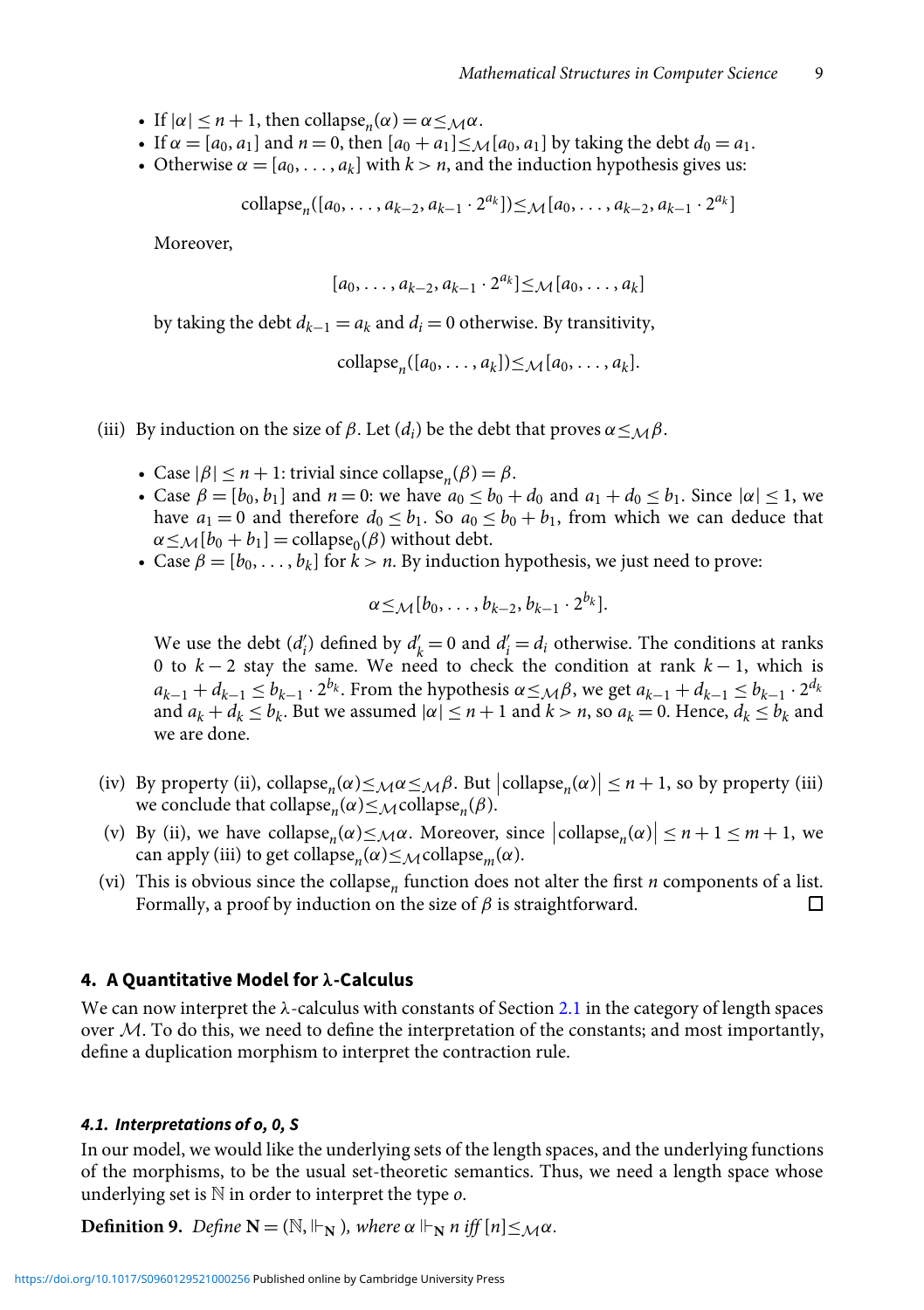This is easily seen to be a length space on *M*. Indeed, for all  $n \in \mathbb{N}$  we have  $[n] \Vdash_N n$ . Moreover, if  $\alpha \Vdash_{\mathbf{N}} n$  and  $\alpha \leq_{\mathcal{M}} \beta$ , by transitivity  $[n] \leq_{\mathcal{M}} \beta$  so  $\beta \Vdash_{\mathbf{N}} n$ .

**Lemma 2.** We have another characterization of  $\Vdash_{\mathbb{N}}$ :  $\alpha \Vdash_{\mathbb{N}} n$  iff  $[n] \leq_{\mathcal{M}}$ collapse<sub>0</sub>( $\alpha$ ). If we write  $\text{collapse}_0(\alpha) = [a_0]$ , then  $\alpha \Vdash_{\mathbf{N}} n \text{ iff } n \leq a_0$ .

*Proof.* If  $[n] \leq M\alpha$ , then by Proposition [8](#page-7-2) [\(iii\),](#page-7-3)  $[n] \leq M$ collapse<sub>0</sub>(α). Conversely, if  $[n] \leq M$ collapse<sub>0</sub>( $\alpha$ ), then  $[n] \leq M\alpha$  by Proposition [8](#page-7-2) [\(ii\)](#page-7-3) and transitivity.

Next, we want to interpret the function symbols 0 and *S*. Recall that the unit of the category of length spaces is  $\mathcal{I} = (\{\star\}, \Vdash_{\mathcal{I}})$  where  $\alpha \Vdash_{\mathcal{I}} \star$  for all  $\alpha$ .

- We interpret 0 : *o* as the morphism in  $\mathcal{I} \rightarrow \mathbb{N}$  that sends  $\star$  to  $0 \in \mathbb{N}$ . It is easy to check that this morphism is majorized by 0*M*.
- $S: \rho \rightarrow \rho$  is a little bit less trivial: we want to interpret it as the successor function  $n \mapsto n + 1$ :  $\mathbb{N} \to \mathbb{N}$ . To prove that it is indeed a morphism in  $\mathbb{N} \to \mathbb{N}$ , we need to find a majorizer. Let us check that  $[0, 1] \Vdash_{\mathbf{N} \to \mathbf{N}} n \mapsto n + 1$ .

<span id="page-9-0"></span>Suppose that  $\alpha \Vdash_N n$ , we want to prove that  $\alpha + [0, 1] \Vdash_N n + 1$ . By assumption, we have  $[n] \leq \mathcal{M} \alpha$ , so  $[n] + [0, 1] \leq \mathcal{M} \alpha + [0, 1]$ . And by Proposition [8](#page-7-2) (ii), we get  $[n+1] \leq \mathcal{M} \alpha + [0, 1]$ .

#### *4.2. The duplication morphism*

In Section [2.2,](#page-3-2) we have seen that we can interpret multiplicative linear logic with full weakening in the category of length spaces on *M*. What remains to be done is to define a *duplication* morphism of type  $A \rightarrow A \otimes A$  whose underlying function is  $a \mapsto (a, a)$ . Unfortunately, this is not possible in general: we would have to find an element  $\varphi \in \mathcal{M}$  such that  $\alpha + \alpha \leq_{\mathcal{M}} \varphi + \alpha$  for all  $\alpha$ , and no such element exists (take  $|\alpha| > |\varphi|$ ).

However, finding such a  $\varphi$  becomes possible if we know in advance that the size of  $\alpha$  is bounded (see Lemma [4\)](#page-16-12). To obtain such a bound on the size of majorizers, we need to have a notion of *order* of a length space, akin to the order of a type in  $\lambda$ -calculus. Thus, let us restrict ourselves to the full subcategory *S* of the category of length spaces on *M*, whose objects are the length spaces built inductively from **N**,  $\mathcal{I}, \neg$  and  $\otimes$ . The objects of *S* are the length spaces generated by the following grammar:

 $A, B ::= \mathcal{I} | N | A \rightarrow B | A \otimes B$ 

**Definition 10.** *The order Ord*( $\tau$ ) *of a type*  $\tau$  *is defined inductively as follows:* 

$$
Ord(o) = 0
$$
  
\n
$$
Ord(\tau_1 \rightarrow \tau_2) = max(Ord(\tau_1) + 1, Ord(\tau_2))
$$
  
\n
$$
Ord(\tau_1 \times \tau_2) = max(Ord(\tau_1), Ord(\tau_2))
$$

*For a length space A in S, we also define Ord*(*A*) *in a similar way* (*with Ord*(*I*) = 0).

The next Lemma is the main motivation for the definition of the collapse functions. Intuitively, it says that the function denoted by a term *t* : τ can always be majorized by an element of *M* of size at most  $Ord(\tau) + 1$ . Such a majorizer is obtained from any other majorizer by applying the function collapse $_{\text{[Ord}(\tau)]}$ .

**Lemma 3.** *Let*  $A \in S$ *, and let*  $n = Ord(A)$ *. If*  $\alpha \Vdash_{\mathcal{A}} a$ *, then collapse<sub>n</sub>*( $\alpha$ )  $\Vdash_{\mathcal{A}} a$ *.* 

*Proof.* By induction on the structure of *A*.

• The case  $A = I$  is trivial.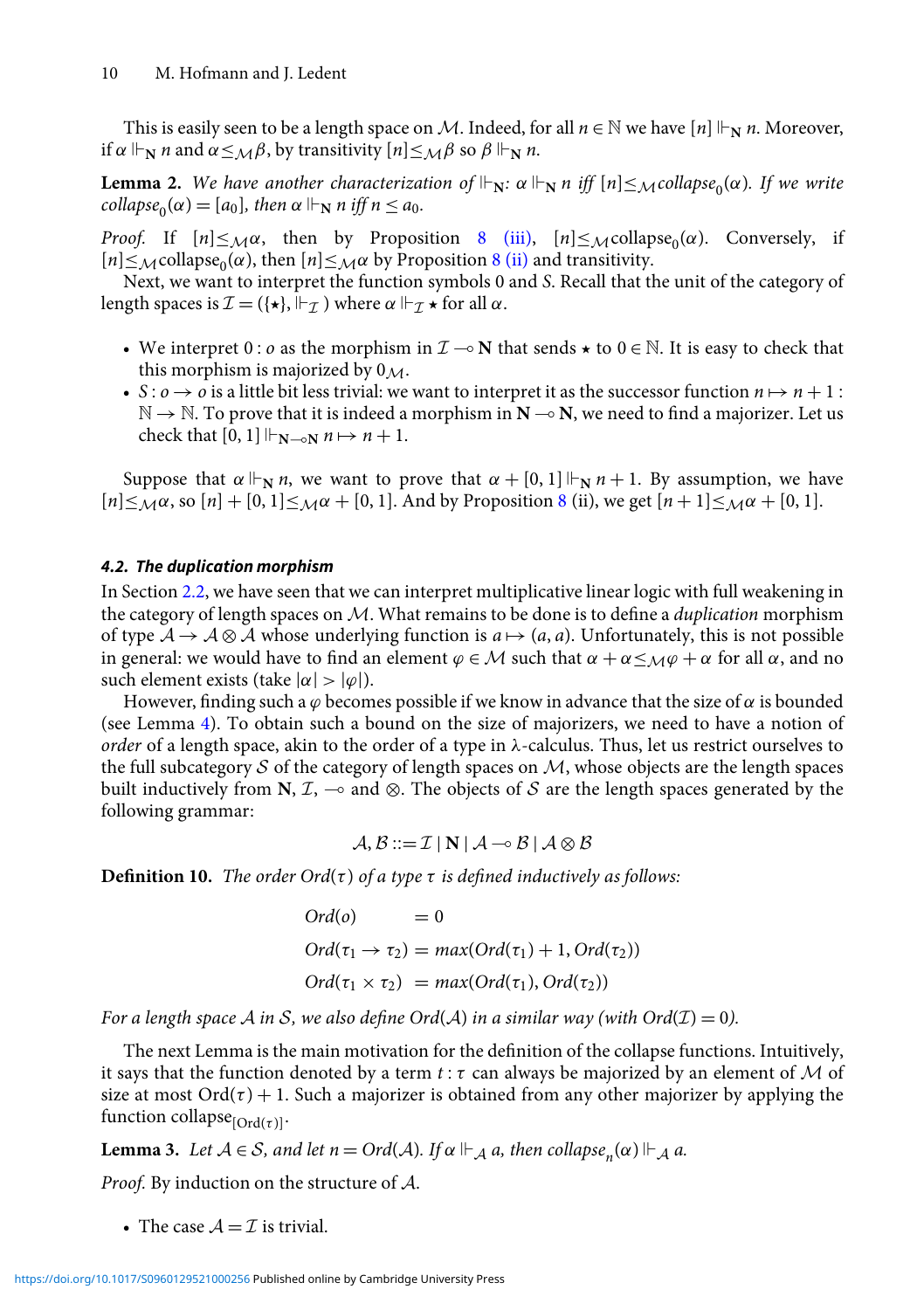- The case  $A = N$  follows from Lemma [2.](#page-7-0)
- Case  $A = B \sim C$ : assume  $\varphi \Vdash_{B \sim C} f$ . By definition of the order of  $B \sim C$ , we must have  $Ord(\mathcal{B}) \leq n-1$  and  $Ord(\mathcal{C}) \leq n$ .

Assume  $\beta \Vdash_{\mathcal{B}} b$ . By induction hypothesis, collapse<sub>Ord(*B*)( $\beta$ )  $\Vdash_{\mathcal{B}} b$ , and by Proposition [8](#page-7-2) (v)</sub> and upward-closure of  $\mathbb{H}$ , collapse<sub>n–1</sub>( $\beta$ )  $\mathbb{H}$ <sub>*B*</sub> *b*.

Since  $\varphi$  majorizes *f*, we have  $\varphi$  + collapse<sub>*n*−1</sub>( $\beta$ )  $\Vdash_{\mathcal{C}} f(b)$ . By the second induction hypothesis (and upward-closure), collapse<sub>*n*</sub>( $\varphi$  + collapse<sub>*n*-1</sub>( $\beta$ ))  $\vdash$ *c f*(*b*). Then:

| collapse <sub>n</sub> $(\varphi + \text{collapse}_{n-1}(\beta))$                           |                       |
|--------------------------------------------------------------------------------------------|-----------------------|
| $\leq_{\mathcal{M}}$ collapse <sub>n</sub> $(\varphi)$ + collapse <sub>n-1</sub> $(\beta)$ | by Proposition 8 (vi) |
| $\leq_{\mathcal{M}}$ collapse <sub>n</sub> $(\varphi) + \beta$                             | by Proposition 8 (ii) |

Hence collapse<sub>n</sub>( $\varphi$ ) +  $\beta \Vdash_{\mathcal{C}} f(b)$ , so collapse<sub>n</sub>( $\varphi$ )  $\Vdash_{\mathcal{B}\_\infty\mathcal{C}} f(c)$ .

• Case  $A = B \otimes C$ : assume  $\alpha \Vdash_{B \otimes C} (b, c)$ . There are β and γ such that  $\beta \Vdash_{B} b$ ,  $\gamma \Vdash_{C} c$ , and  $\beta + \gamma \leq_{\mathcal{M}} \alpha$ . Since Ord( $\beta$ )  $\leq n$  and Ord( $\beta$ )  $\leq n$ , we can use the induction hypothesis (and upward-closure of  $\vdash$ ) to obtain collapse<sub>n</sub>( $\beta$ )  $\vdash_{\beta}$  *b* and collapse<sub>n</sub>( $\gamma$ )  $\vdash_{\mathcal{C}} c$ .

Moreover, collapse<sub>n</sub>(β) + collapse<sub>n</sub>(γ)  $\leq$ *M*β + γ  $\leq$ *M*α. By Proposition [8](#page-7-2) (iii), collapse (β) + collapse (γ) < *M* collapse (α). Therefore, collapse (α)  $\| \text{F}_{\infty}$ α (b, c).  $\text{collapse}_n(\beta) + \text{collapse}_n(\gamma) \leq \mathcal{M} \text{collapse}_n(\alpha)$ . Therefore,  $\text{collapse}_n(\alpha) \Vdash_{\mathcal{B} \otimes \mathcal{C}} (b, c)$ .

**Lemma 4** Let  $\varphi = [0, 0, 1, \ldots, 1]$  where  $|\varphi| = n + 1$ . Then, for all  $\alpha$  such that  $|\alpha| \leq n$ ,  $\alpha +$  $\alpha \leq_{\mathcal{M}} \varphi + \alpha$ .

*Proof.* Write  $\alpha = (a_i)$  and take the debt  $d_i = 1$  when  $1 \le i \le n - 1$ , and  $d_i = 0$  otherwise. On the first component,  $a_0 \vee a_0 \leq (a_0 \vee 0) + 0$  is verified. On the second component,  $a_1 + a_1 \leq (a_1 + 0)$ . 2<sup>1</sup> is verified. Then for  $2 \le i \le n-1$ ,  $a_i + a_i + 1 \le (a_i + 1) \cdot 2$ <sup>1</sup> is verified. The last condition is just  $1 \leq 1$  since  $a_n = 0$ . П

We can now define the duplication in *S*:

**Proposition 11.** *Let*  $A \in S$  *with*  $Ord(A) = n$ *, the duplication function*  $a \mapsto (a, a)$  *is majorized by*  $\varphi_n = [0, 0, 1, \ldots, 1]$  *where*  $|\varphi_n| = n + 2$ *.* 

*Proof.* Assume  $\alpha \Vdash_{\mathcal{A}} a$ , we must prove that  $\varphi_n + \alpha \Vdash_{\mathcal{A} \otimes \mathcal{A}} (a, a)$ . By Lemma [3,](#page-11-0) we know that  $\text{collapse}_n(\alpha) \Vdash_{\mathcal{A}} a$ , and since  $|\text{collapse}_n(\alpha)| \leq n+1$ , we can apply Lemma [4](#page-16-12) to get collapse<sub>n</sub> $(\alpha)$  + collapse<sub>n</sub>( $\alpha$ )≤ $\mathcal{M}\varphi_n$  + collapse<sub>n</sub>( $\alpha$ ). Then by Proposition [8](#page-7-2) (ii), we obtain collapse<sub>n</sub>( $\alpha$ ) + collapse ( $\alpha$ ) <  $\mathcal{M}\varphi_n$  +  $\alpha$ , which concludes the proof. collapse<sub>n</sub>( $\alpha$ ) $\leq$  $M\varphi_n + \alpha$ , which concludes the proof.

#### *4.3. Interpreting λ-calculus*

Putting together the results of Sections [2.2,](#page-3-2) [4.1](#page-8-1) and [4.2,](#page-9-0) we get the next Theorem, allowing us to interpret our simply typed λ-calculus in the category of length spaces on *M*.

**Theorem.** *The category S is cartesian closed.*

We denote by  $[-\,$ <sub>S</sub> the interpretation of types and terms in *S*, and by  $[-\,$   $]$  the standard set-theoretic interpretation. Thus,

$$
[\![\sigma]\!]_{\mathcal{S}} := N \qquad \qquad [\![\sigma \to \tau]\!]_{\mathcal{S}} := [\![\sigma]\!]_{\mathcal{S}} \to [\![\tau]\!]_{\mathcal{S}} \qquad \qquad [\![\sigma \times \tau]\!]_{\mathcal{S}} := [\![\sigma]\!]_{\mathcal{S}} \otimes [\![\tau]\!]_{\mathcal{S}}
$$

Recall that  $[0]$ <sub>*S*</sub> :  $\mathcal{I} \to \mathbb{N}$  is majorized by  $0_M$ ;  $[S]$ <sub>*S*</sub> :  $\mathbb{N} \to \mathbb{N}$  is majorized by [0,1]; and the duplication morphism  $\Delta_A : A \to A \otimes A$  with  $\text{Ord}(A) = n$  is majorized by  $[0, 0, 1, \ldots, 1]$  of size  $n + 2$ .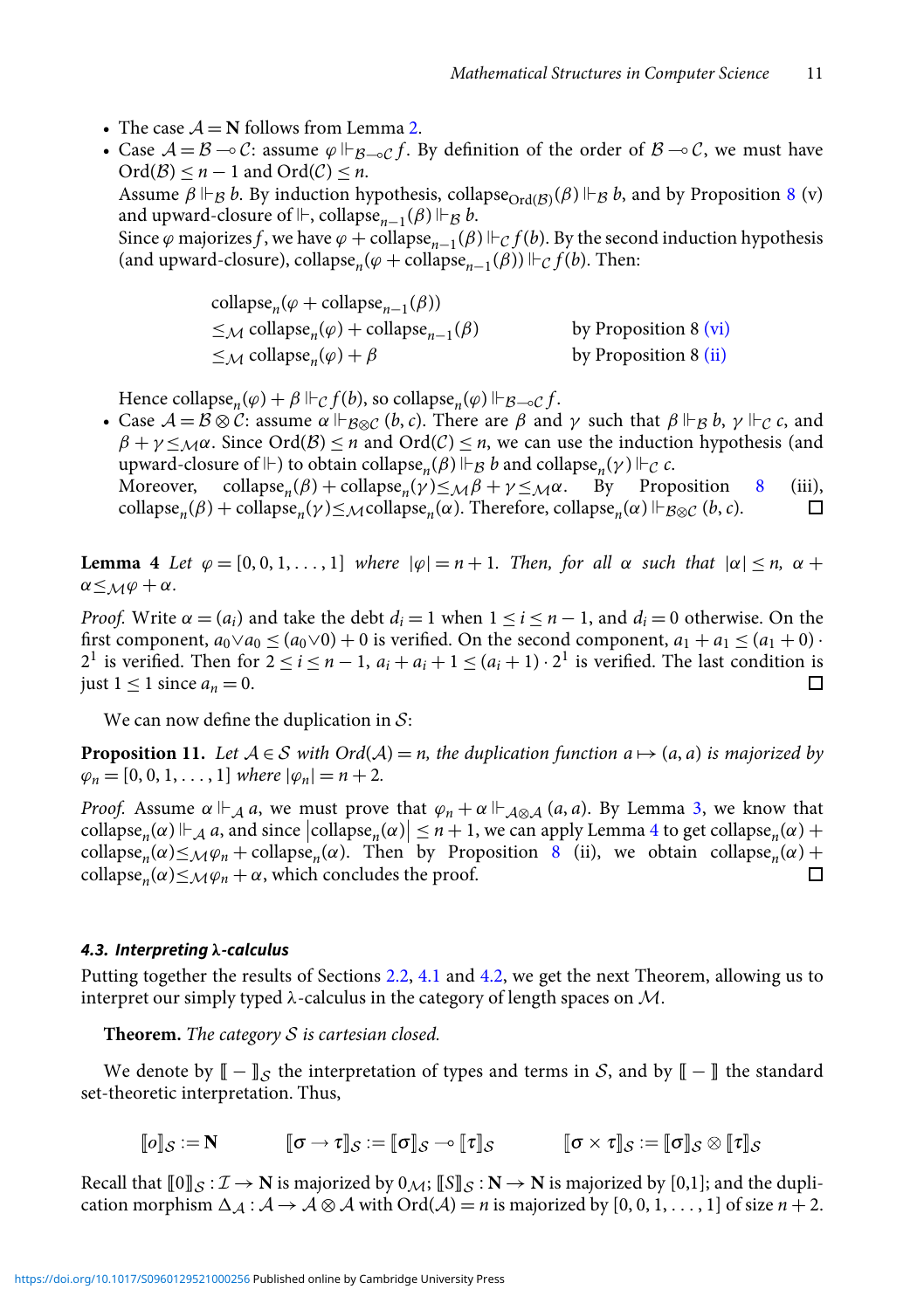Moreover, recall from the proof of Section [2.2](#page-3-2) that if f and g are majorized by  $\varphi$  and  $\psi$ , then both *f*  $\circ$  *g* and *f*  $\times$  *g* are majorized by  $\varphi$  +  $\psi$ . All the other structure maps of *S* are majorized by  $0_M$ .

Thus, given a term  $t : \tau$ , we can effectively compute a majorizer of the element  $[[t]]_{\mathcal{S}}$  of the length space  $[\![\tau]\!]_S$ . It is straightforward to check that the underlying set of  $[\![\tau]\!]_S$  is  $[\![\tau]\!]$ , and the underlying function of  $[[t]]_S$  is  $[[t]]$ .

<span id="page-11-0"></span>**Example 3.** Let us compute the majorizers of a few λ-terms.

- (a) Let  $t = S(S(...(S0))),$  with *k* occurrences of *S*. Then  $[[t]]_S : \mathcal{I} \to \mathbb{N}$  is majorized by [0,*k*]. By Lemma [2,](#page-7-0) this yields the upper bound  $[[t]] \leq k$ , which is a tight bound since the denotation of *t* is  $[$ [ $t$ ] = *k*.
- (b) The Church encoding  $\overline{2} = \lambda f \cdot \lambda x$ .  $f(fx) : (\overline{o} \to \overline{o}) \to \overline{o} \to \overline{o}$  has a contraction on the variable *f* of order 1. Thus, its denotation  $\overline{2}$ , is majorized by [0,0,1].
- (c) Let  $u = \overline{2}(\overline{2}(\ldots(\overline{2}S)))0$ , with *k* occurrences of  $\overline{2}$ . Its denotation  $[[u]]_S : \mathcal{I} \to \mathbb{N}$  is majorized by [0,1,*k*]. By Lemma [2,](#page-7-0) we can collapse it to get the bound  $||u|| \le 2^k$ , which is once again a tight bound.
- (d) Let  $v = ((2\overline{2})\overline{2})\dots \overline{2})$ S0, with *k* occurrences of  $\overline{2}$ . Here, each occurrence of  $\overline{2}$  has a different type,  $\overline{2}$ : ( $\tau \to \tau$ )  $\to \tau \to \tau$ , where the order of  $\tau$  increases by 1 at each occurrence. Therefore,  $[\![\nu]\!]_S$  is majorized by  $[0, 1, k, k - 1, \ldots, 2, 1]$  of size  $k + 2$ . By collapsing it using

Lemma [2,](#page-7-0) we get the upper bound  $[\![\nu]\!] \leq 1 \cdot 2^{k \cdot 2^{\cdot 2^{2k}}}$ . This time the bound is not tight: the actual value of  $[\![v]\!]$  is a tower of exponentials of 2 with the same height, but without the multiplicative constants *k*, *k* − 1, etc. For example, with *k* = 3,  $[\![v]\!] = 2^{2^2} = 16$ , while the majorizer [0, 1, 3, 2, 1] collapses to  $[2^{48}]$ .

We can already prove Claims [2](#page-11-2) and [3](#page-11-3) of the introduction:

<span id="page-11-2"></span>**Claim 2.** For every closed term  $f: o \rightarrow o$ , there exists a constant  $C \in \mathbb{N}$  such that its denotation  $[$ [f] :  $\mathbb{N} \rightarrow \mathbb{N}$  *is bounded by n*  $\mapsto$  *n* + *C*.

*Proof.* Let  $f: o \rightarrow o$ , and  $||f||: \mathbb{N} \rightarrow \mathbb{N}$  its set-theoretic denotation. Thus, there is a morphism  $[[f]]_S : N \longrightarrow N$  in *S* whose underlying function is  $[[f]]$ . Let  $\varphi$  be a majorizer of  $[[f]]$ . By Lemma [3,](#page-11-0) collapse<sub>1</sub>( $\varphi$ ) = [*f*<sub>0</sub>, *f*<sub>1</sub>] is also a majorizer. Then, for any *n*  $\in$  N, since [*n*]  $\vdash$  *n*, we have [*n*] +  $[f_0, f_1] \Vdash_N f(n)$ . By Lemma [2,](#page-7-0)  $f(n) \le (n \vee f_0) + f_1 \le n + (f_0 + f_1) = n + C_f$ . □

<span id="page-11-3"></span>**Claim 3.** For every closed term  $f : o^k \to o$ , there exists a constant  $C \in \mathbb{N}$  such that its denotation  $[[f]]: \mathbb{N}^k \to \mathbb{N}$  is bounded by  $(n_1, \ldots, n_k) \mapsto max(n_1, \ldots, n_k) + C$ .

*Proof.* Let  $f : o^k \to o$ , and  $\llbracket f \rrbracket_S : \mathbf{N}^k \to \mathbf{N}$  in *S* whose underlying function is  $\llbracket f \rrbracket$ . By the same reasoning,  $[[f]]_S$  has a majorizer of size 2, say  $\varphi = [f_0, f_1]$ . Given *k* arguments  $n_1, \ldots, n_k$  majorized by  $[n_1], \ldots, [n_k]$ , respectively, the tuple  $(n_1, \ldots, n_k)$  is majorized by  $[n_1] + M \ldots + M[n_k] =$  $[\max(n_1, \ldots, n_k)]$ . Then the same reasoning as before yields  $f(n_1, \ldots, n_k) \leq \max(n_1, \ldots, n_k) +$ *Cf* . □

## <span id="page-11-1"></span>**5. Bounding the Majorizers**

As demonstrated in Example 3, our model associates every  $\lambda$ -term  $t$  with a majorizer  $\alpha \Vdash \llbracket t \rrbracket.$  For a closed term of type *o*, this majorizer can be collapsed to give an upper bound on the denotation of the term. To prove the remaining Claim [1,](#page-1-1) we want to express this majorizer in terms of two parameters: (i) the size |*t*| of the term *t* and (ii) the maximal order of a nonlinear  $\lambda$ -abstraction that occurs in *t*, rank(*t*). This is done in Lemma [6,](#page-13-0) which says that the size of the majorizer (which determines the height of the tower of exponentials) is  $rank(t) + 2$ , and each coefficient of the majorizer is smaller than |*t*|.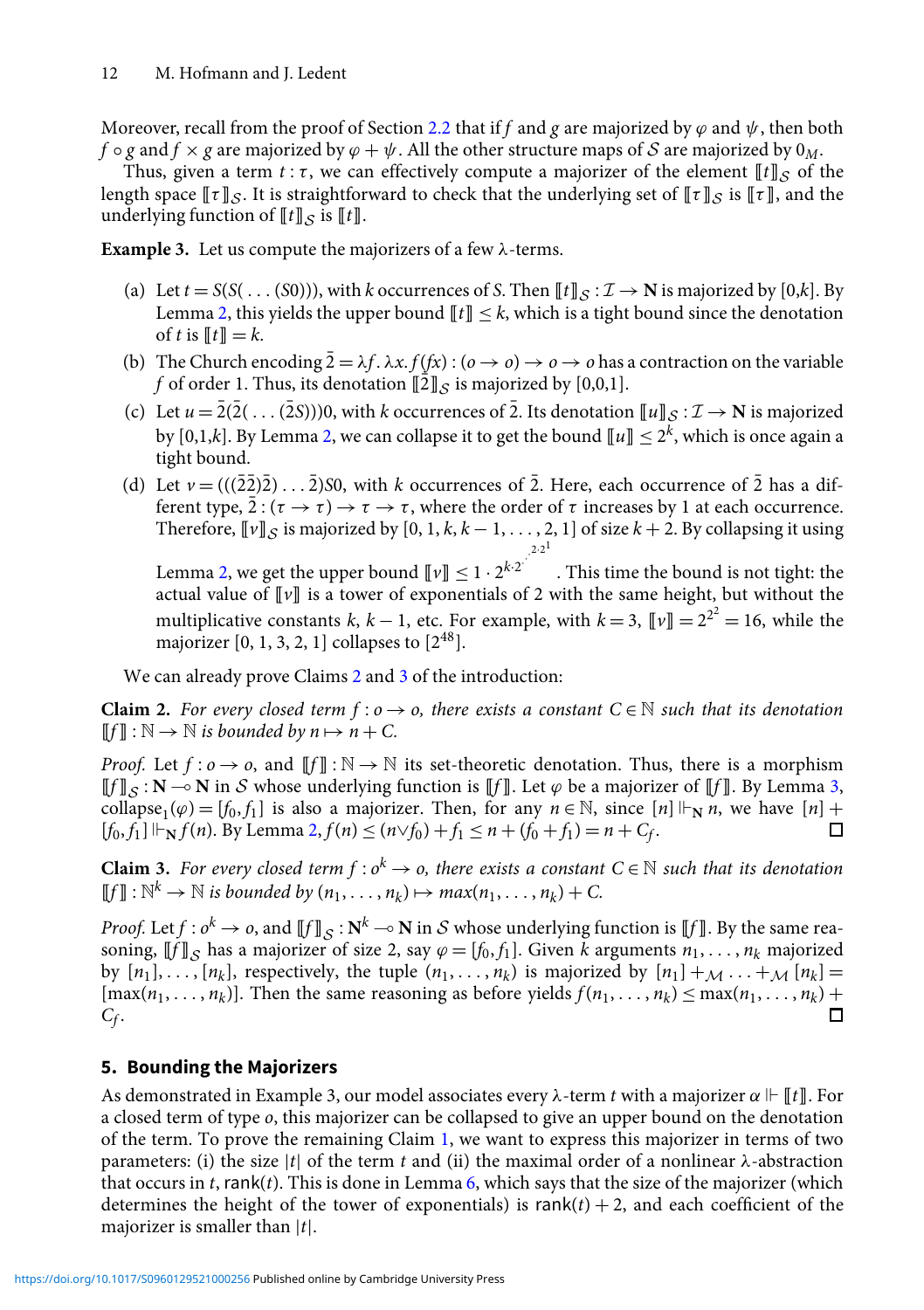**Definition 12.** *First we introduce notations to write towers of exponentials more compactly:*

• 
$$
2_n^a = 2^{2^{n^a}}
$$
 with *n* occurrences of 2, i.e., 
$$
\begin{cases} 2_0^a = a \\ 2_{n+1}^a = 2^{2_n^a} \end{cases}
$$
  
•  $\mathcal{C}([a_1, ..., a_n]) = a_1 \cdot 2^{a_2 \cdot 2^{n^a}}$ , i.e., 
$$
\begin{cases} \mathcal{C}([1]) = 0 \\ \mathcal{C}([a_1, ..., a_n]) = a_1 \cdot 2^{\mathcal{C}([a_2, ..., a_n])} \end{cases}
$$

With this notation, we have collapse<sub>0</sub>( $[a_0, \ldots, a_n]$ ) =  $[a_0 + \mathcal{C}(a_1, \ldots, a_n])$ ].

<span id="page-12-0"></span>**Lemma 5.** *Let*  $\alpha = [a_0, \ldots, a_n] \in M$ , and let  $a = \max(a_0, \ldots, a_n)$ . Then collapse<sub>0</sub>( $\alpha$ )  $\leq 2_n^a$ .

*Proof.* Since  $a_i \le a$  for all *i*,  $[a_0, \ldots, a_n] \le [a, \ldots, a]$  with  $(n+1)$ -many *a*'s, and by Proposition [8](#page-7-2)[\(iv\),](#page-7-3) it is enough to prove that collapse<sub>0</sub>([a, ..., a])  $\leq 2_n^a$ . To keep track of the number of *a*'s, we write  $\mathscr{C}_n^a = \mathscr{C}([a, \dots, a])$  with *n*-many *a*'s. Let us show that  $a + \mathscr{C}_n^a \leq 2_n^a$ . We proceed by induction on *n*.

- *n* = 0 is trivial:  $\mathcal{C}_0^a = 0$  and  $2_0^a = a$ .
- $2^a_{n+1} = 2^{2^a_n} \ge 2^{a+\mathscr{C}^a_n} = 2^a \cdot 2^{\mathscr{C}^a_n}$  by induction hypothesis. Moreover, since *a* is a natural number, we have  $2^a \ge a + a$ . So  $2^a \cdot 2^{\mathscr{C}_n^a} \ge (a + a) \cdot 2^{\mathscr{C}_n^a} \ge a + a \cdot 2^{\mathscr{C}_n^a} = a + \mathscr{C}_{n+1}^a$ .

With Lemma [5](#page-12-0) in mind, we are going to bound the size of collapse<sub>0</sub>( $\varphi$ ) by relying on two parameters: the size of  $\varphi$  and its maximal coefficient. When  $\varphi$  is the majorizer of some  $\lambda$ -term f, these two parameters correspond respectively to the *rank* and the size of *f* . Proving this fact will be the aim of Lemma [6.](#page-13-0)

**Definition 13.** *We define the rank of a well-typed term t. The idea is that* rank(*t*) *is the maximal order of a contraction that occurs in the typing derivation of t. When t is closed, the rank is defined as follows:*

$$
rank(x) = 0
$$
  
\n
$$
rank(0) = 0
$$
  
\n
$$
rank(tu) = max(rank(t), rank(u))
$$
  
\n
$$
rank(\lambda x^{\tau}. t) = \begin{cases} rank(t) & \text{if } x \text{ appears at most once in } t \\ max(Ord(\tau), rank(t)) \text{ otherwise} \end{cases}
$$

*When t has free variables*  $x_1, \ldots, x_n$  *and is typed in context*  $\Gamma = x_1 : \tau_1, \ldots, x_n : \tau_n$ ,

 $rank(\Gamma \vdash t : \tau) = max({\lbrace Ord(\tau_i) \mid x_i \text{ appears at least twice in } t \rbrace \cup {\lbrace rank(t) \rbrace}})$ 

For  $\Gamma = x_1 : \tau_1, \ldots, x_n : \tau_n$ , we write  $|\Gamma| = n$  and  $var(\Gamma) = \{x_1, \ldots, x_n\}$ . For a  $\lambda$ -term *t*, we denote by  $FV(t)$  the set of free variables of *t*, and its size |*t*| is defined inductively by

 $|0| = 0$   $|S| = 1$   $|x| = 1$   $|t| = |t| + |u|$   $|\lambda x. t| = |t|.$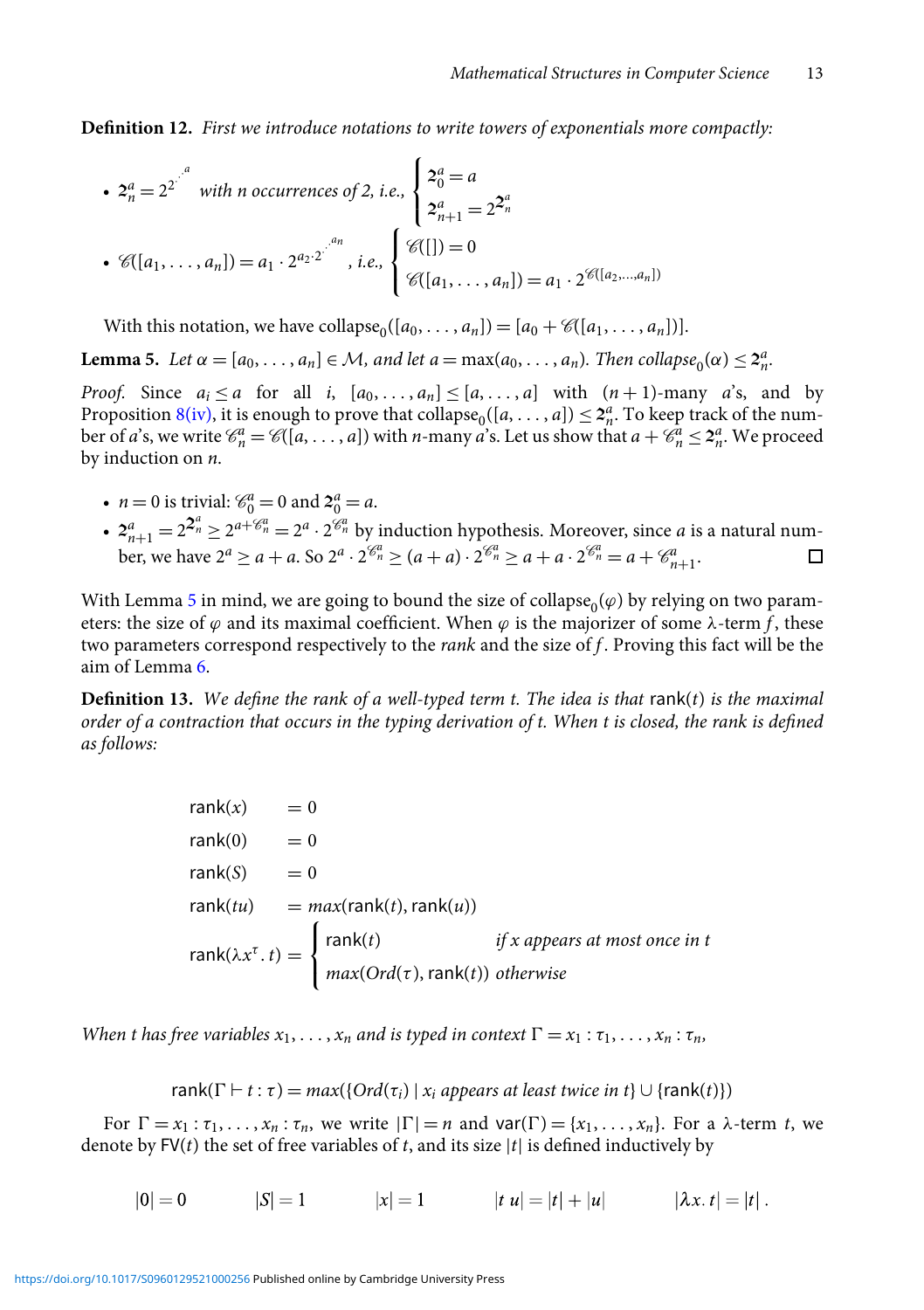For  $\alpha = [a_0, \ldots, a_n] \in \mathcal{M}$ , we write  $\max(\alpha) = \max(a_0, \ldots, a_n)$ . The key result of this section is the following Lemma.

<span id="page-13-0"></span>**Lemma 6.** *If*  $\Gamma \vdash t : \tau$  *and*  $\text{var}(\Gamma) \subseteq \text{FV}(t),^4$  $\text{var}(\Gamma) \subseteq \text{FV}(t),^4$  *then there is a majorizer*  $\alpha$  *of*  $[\![t]\!]_S$  *such that*  $|\alpha| \le$  $rank(\Gamma \vdash t : \tau) + 2$  *and*  $max(\alpha) + |\Gamma| < |t|$ .

Before we can prove Lemma [6,](#page-13-0) we need to make sure that the derivation of  $\Gamma \vdash t : \tau$  does not contain unnecessary contractions, i.e., contractions that introduce a new variable which is later weakened. This is the aim of two Facts below.

<span id="page-13-2"></span>**Fact 1.** For every derivation of  $\Gamma, x : \sigma \vdash t : \tau$  with  $x \notin FV(t)$ , there is a derivation of  $\Gamma \vdash t : \tau$ whose height is smaller or equal.

 $\Box$ 

*Proof.* This is a straightforward induction on the derivation of  $\Gamma$ ,  $x : \sigma \vdash t : \tau$ .

**Fact 2.** If  $\Gamma \vdash t : \tau$  with  $\text{var}(\Gamma) \subseteq \text{FV}(t)$ , then there is a derivation of  $\Gamma \vdash t : \tau$  where every occurrence of a weakening rule is immediately above the lambda rule introducing the weakened variable, as shown below

$$
\frac{\Gamma\vdash t:\tau}{\Gamma,x:\sigma\vdash t:\tau}\text{WEAK}\over\Gamma\vdash\lambda x.\,t:\sigma\rightarrow\tau}\text{LAM}
$$

*Proof.* By induction on the height of the derivation.

- VAR, ZERO, SUCC: these derivations already satisfy the property.
- APP:  $\Gamma$ ,  $\Delta \vdash tu : \tau$  comes from  $\Gamma \vdash t : \sigma \rightarrow \tau$  and  $\Delta \vdash u : \sigma$ . Since var( $\Gamma$ ,  $\Delta$ )  $\subseteq$  FV(*tu*) by assumption and  $\Gamma \cap \Delta = \emptyset$ , we have var( $\Gamma$ )  $\subseteq$  FV(*t*) and  $\text{var}(\Delta) \subset \text{FV}(u)$ , so we can use the induction hypothesis on both premises. Then by applying the APP rule, we get a derivation that satisfies the property.
- LAM:  $\Gamma \vdash \lambda x. t : \sigma \rightarrow \tau$  comes from  $\Gamma, x : \sigma \vdash t : \tau$ . Either  $x \in FV(t)$  or  $x \notin FV(t)$ . In the first case, we can use our induction hypothesis and we are done. In the second case, Fact [1](#page-13-2) gives us a derivation of  $\Gamma \vdash t : \tau$  whose height is smaller, so we can use the induction hypothesis to get a derivation of  $\Gamma \vdash t : \tau$  satisfying the desired property. Using weakening on *x* and the LAM rule, we get a derivation of  $\Gamma \vdash \lambda x$ .  $t : \sigma \rightarrow \tau$ that satisfies the property.
- CONTR:  $\Gamma$ ,  $z : \sigma \vdash t[x, y \leftarrow z] : \tau$  comes from  $\Gamma$ ,  $x : \sigma$ ,  $y : \sigma \vdash t : \tau$ . At least one of the variables *x* and *y* is in FV(*t*), otherwise *z* would not be either. If they both are in FV(*t*), we use the induction hypothesis and we are done. Otherwise, if  $x \notin FV(t)$ , then Fact [1](#page-13-2) gives us a smaller derivation of  $\Gamma$ ,  $y$  :  $\sigma$   $\vdash$  t :  $\tau$ . We can then use the induction hypothesis on this derivation, and by renaming *y* into *z*, we are done. Same reasoning if  $y \notin FV(t)$  instead.
- WEAK:  $\Gamma$ ,  $x : \sigma \vdash t : \tau$  comes from  $\Gamma \vdash t : \tau$ . This case is not possible since by assumption  $x \in FV(t)$ .

We can now prove Lemma [6,](#page-13-0) with the extra assumption that the derivation does not contain weakening rules, except right above the corresponding lambda rule.

*Proof of* Lemma [6.](#page-13-0) By induction on the typing derivation of  $\Gamma \vdash t : \tau$ .

• VAR, ZERO, SUCC: the morphisms  $id: [ [ \tau ] ]_{S} \rightarrow [ \tau ] ]_{S}$ ,  $[ \lbrack 0 \rbrack ]_{S} : I \rightarrow N$  and  $[ \lbrack S \rbrack ]_{S} : N \rightarrow N$  are majorized by  $0_M$ ,  $0_M$  and [0,1] respectively, which satisfy the two conditions.

<span id="page-13-1"></span><sup>&</sup>lt;sup>4</sup>Note that  $FV(t) \subseteq \text{var}(\Gamma)$  is always true for a well-typed term, so in fact  $FV(t) = \text{var}(\Gamma)$ .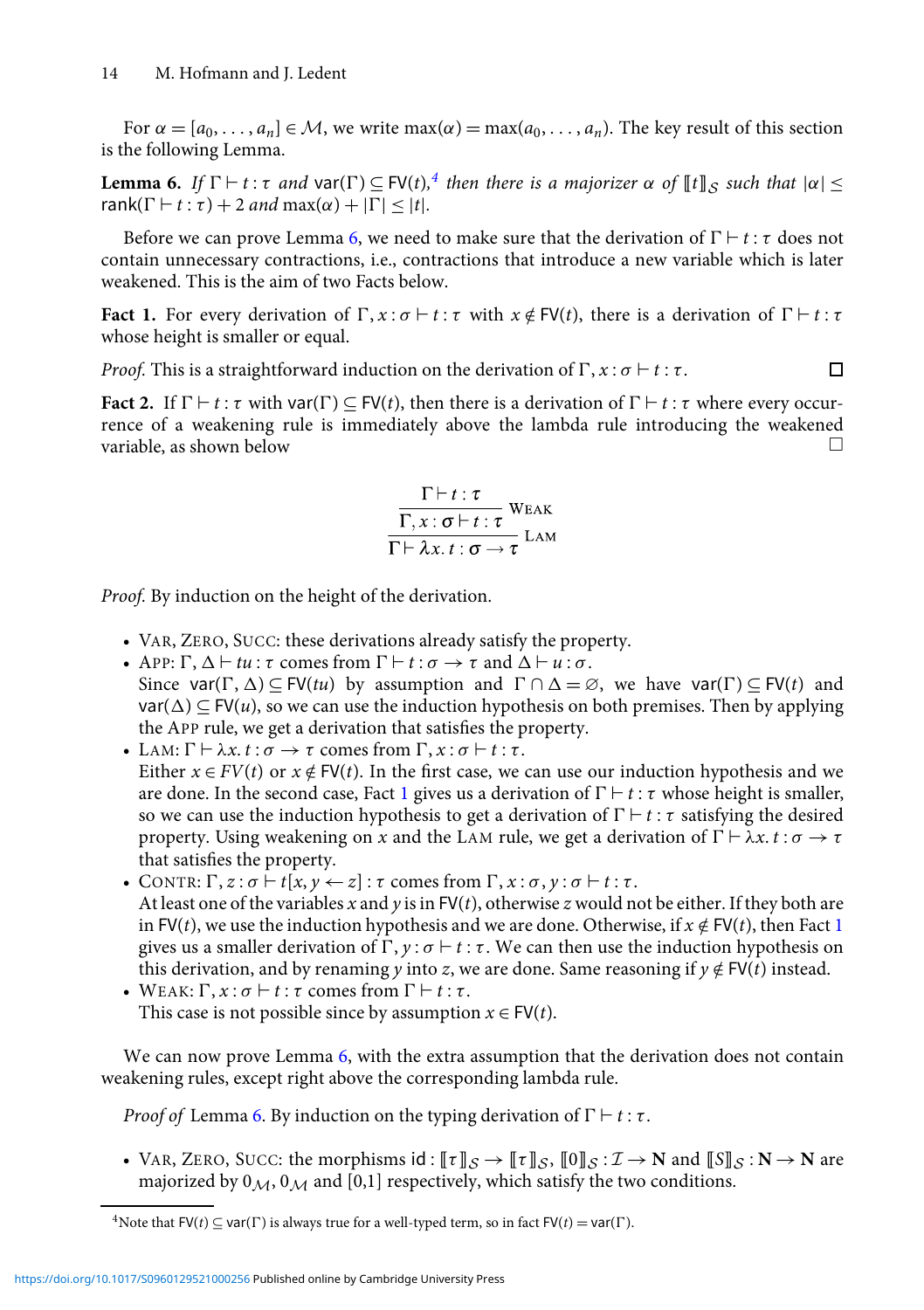• APP:  $\Gamma$ ,  $\Delta \vdash tu : \tau$  comes from  $\Gamma \vdash t : \sigma \rightarrow \tau$  and  $\Delta \vdash u : \sigma$ . Since  $\Gamma \cap \Delta = \emptyset$ , we have var( $\Gamma$ )  $\subset$  FV(*t*) and var( $\Delta$ )  $\subset$  FV(*u*), so we can use the induction hypothesis on both premises to get two majorizers α and β of  $[[t]]_S$  and  $[[u]]_S$  which satisfy the property. Then, the morphism  $[[tu]]_S$  is obtained by composing  $[[t]]_S \otimes [[u]]_S$  with the evaluation morphism. Since eval is majorized by  $0_M$ ,  $[[tu]]_S$  is majorized by  $\alpha + \beta$ . Then,

$$
|\alpha + \beta| \le \max(|\alpha|, |\beta|)
$$
  
\n
$$
\le \max(\text{rank}(\Gamma + t : \sigma \to \tau) + 2, \text{rank}(\Delta + u : \sigma) + 2)
$$
  
\n
$$
= \max(\text{rank}(\Gamma + t : \sigma \to \tau), \text{rank}(\Delta + u : \sigma)) + 2
$$
  
\n
$$
= \text{rank}(\Gamma, \Delta + tu : \tau) + 2
$$

and

$$
\max(\alpha + \beta) + |\Gamma, \Delta| \le \max(\alpha) + |\Gamma| + \max(\beta) + |\Delta|
$$
  
\n
$$
\le |t| + |u|
$$
  
\n
$$
\le |tu|
$$

• LAM:  $\Gamma \vdash \lambda x. t : \sigma \rightarrow \tau$  comes from  $\Gamma, x : \sigma \vdash t : \tau$ .

If  $x \in FV(t)$ , the induction hypothesis gives a majorizer  $\alpha$  for  $[[t]]_S : [[\Gamma]]_S \otimes [[\sigma]]_S \rightarrow [[\tau]]_S$ . By currying, we obtain a morphism  $[\![\lambda x.\ \tau]\!]_S : [\![\Gamma]\!]_S \to [\![\sigma]\!]_S$  which is also majorized by  $\alpha$ . Then  $|\alpha| \leq \text{rank}(\Gamma, x : \sigma \vdash t : \tau) + 2 = \text{rank}(\Gamma \vdash \lambda x. t : \sigma \rightarrow \tau) + 2$ , and  $max(\alpha) + |\Gamma| \leq max(\alpha) + |\Gamma, x : \sigma| - 1 \leq |t| - 1 \leq |\lambda x. t|$ , as required.

If  $x \notin FV(t)$ , the rule is immediately followed by a weakening rule whose premise is  $\Gamma \vdash t : \tau$ . The induction hypothesis on this premise gives us a majorizer  $\alpha$  for  $[[t]]_S : [[\Gamma]]_S \rightarrow [[\tau]]_S$ . By weakening and currying, we get a morphism  $[\![\lambda x.\ \tau]\!]_S : [\![\Gamma]\!]_S \to [\![\sigma]\!]_S$  which is also majorized by  $\alpha$ . The two conditions on the size and the max still hold:  $|\alpha|$  < rank( $\Gamma$   $\vdash t$  :  $\tau$ ) + 2 = rank( $\Gamma \vdash \lambda x$ .  $t : \sigma \rightarrow \tau$ ) + 2 and max( $\alpha$ ) +  $|\Gamma| \leq |t| \leq |\lambda x$ .  $t$ .

• CONTR:  $\Gamma$ ,  $z$  :  $\sigma$   $\vdash$   $t$ [ $x$ ,  $y$   $\leftarrow$   $z$ ] :  $\tau$  comes from  $\Gamma$ ,  $x$  :  $\sigma$ ,  $y$  :  $\sigma$   $\vdash$   $t$  :  $\tau$ . Both  $x$  and  $y$  are necessarily in  $FV(t)$ : otherwise, it would need to be weakened later, and we assumed this does not happen. So we can use the induction hypothesis to get a majorizer  $\alpha$ of  $[[t]]_S : [[\Gamma]]_S \otimes [[\sigma]]_S \otimes [[\sigma]]_S \rightarrow [[\tau]]_S$ . To obtain  $[[t(x, y \leftarrow z)]]_S$ , we compose  $[[t]]_S$  with the duplication morphism  $[\![\sigma]\!]_S \to [\![\sigma]\!]_S \otimes [\![\sigma]\!]_S$ . Thus, it is majorized by  $\alpha + \varphi_n$ , where  $n = \text{Ord}(\sigma)$  and  $z \varphi_n = [0, 0, 1, \ldots, 1]$  of size  $n + 2$ . Then,

$$
|\alpha + \varphi_n| \le \max(|\alpha|, |\varphi_n|)
$$
  
\n
$$
\le \max(\text{rank}(\Gamma, x : \sigma, y : \sigma \vdash t : \tau) + 2, n + 2)
$$
  
\n
$$
= \max(\text{rank}(\Gamma, x : \sigma, y : \sigma \vdash t : \tau), \text{Ord}(\sigma)) + 2
$$
  
\n
$$
= \text{rank}(\Gamma, x : \sigma \vdash t[x, y \leftarrow z] : \tau) + 2
$$

and

$$
\max(\alpha + \varphi_n) + |\Gamma, z : \sigma| \le \max(\alpha) + 1 + |\Gamma, x : \sigma, y : \sigma| - 1 \le |t|
$$

• WEAK: this case is not possible since weakenings only occur after a lambda rule: it cannot be at the root. П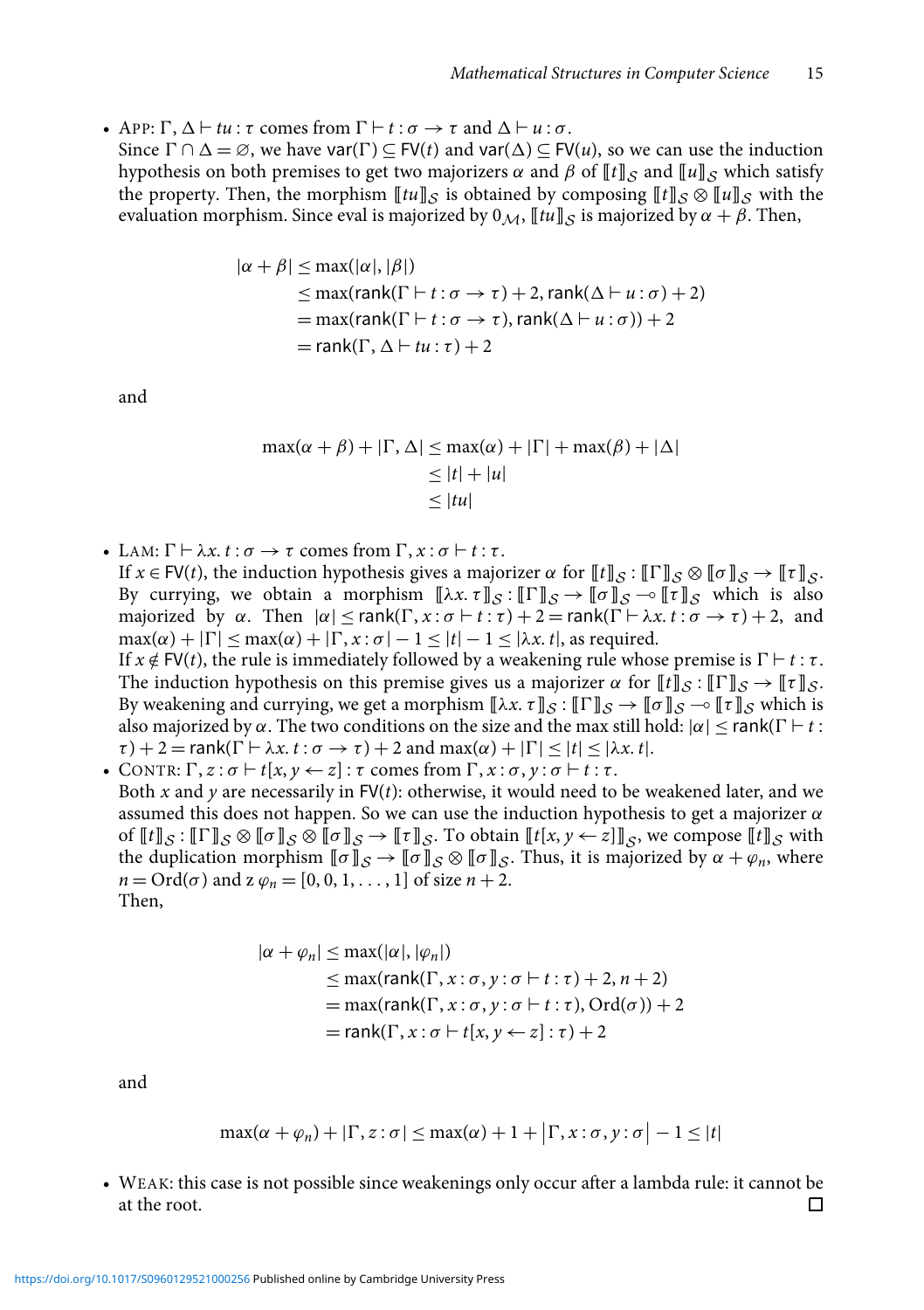We can finally apply Lemma [6](#page-13-0) to prove Claim [1:](#page-1-1)

**Claim 1.** For every closed term *t* : *o*, we have  $[$ [*t*] $] \le 2 \frac{|t|}{\text{rank}(t)+1}$ .

*Proof.* Applying Lemma [6](#page-13-0) to a closed term *t* : *o* gives a majorizer  $\alpha$  of  $[$ [t]<sup> $]$ </sup>*S* with max( $\alpha$ )  $\leq$  |t| and  $|\alpha| \leq \text{rank}(t) + 2$ . By Lemma [2,](#page-7-0) this means that  $[[t]] \leq a_0$ , where collapse<sub>0</sub>( $\alpha$ ) = [ $a_0$ ]. And by Lemma [5,](#page-12-0) we deduce the desired upper bound,  $\llbracket t \rrbracket \leq 2^{|t|}_{\text{rank}(t)+1}.$ Π

Note that with the same reasoning, this bound also applies to the constants that appear in Claims [1](#page-1-1) and [2.](#page-1-2) As can be seen in the Examples below, this bound is far from being tight: there is roughly one spare level in the tower of exponents of 2. This is because powers of 2 are hardwired into our model, while  $\lambda$ -terms using the church encoding  $\overline{3}$  might compute a tower of 3's instead.

#### **Example 4.**

- (a)  $t = S(S(\ldots (50)))$ , with *k* occurrences of *S*. The size of *t* is  $|t| = k$  and its rank is rank(*t*) = 0, so our bound gives  $[[t]] \leq 2^{k+1}$ , while its real denotation is  $[[t]] = k$ .
- (b)  $u = \overline{2}(\overline{2}(\ldots(\overline{2}S)))0$ , with *k* occurrences of  $\overline{2}$ . The size of *u* is  $|u| = 3k + 1$  and its rank is rank(*u*) = 1, so our bound gives  $\llbracket u \rrbracket \leq 2^{2^{3k+1}}$ , while the denotation is  $\llbracket u \rrbracket = 2^k$ .
- (c)  $v = \overline{22} \dots \overline{250}$ , with *k* occurrences of  $\overline{2}$ . The size of *v* is  $|v| = 3k + 1$  and its rank is rank(*v*) = *k*, so our bound gives  $[\![\nu]\!] \leq 2_{k+1}^{3k+1}$ , while the denotation is  $[\![\nu]\!]=2_k^1$ .
- (d)  $w = 3\overline{3} \dots \overline{3}50$ , with *k* occurrences of  $\overline{3}$ . The size of *w* is  $|w| = 4k + 1$  and its rank is rank(*w*) = *k*, so our bound gives  $[\![w]\!] \leq 2_{k+1}^{4k+1}$ , while the denotation is  $[\![w]\!] = 3_k^1$ .

#### **6. Conclusion**

We have shown a new use-case of Dal Lago and Hofmann's semantic framework based on resource monoids. Our resource monoid is new in two aspects: unlike other resource monoids found in the literature, which are concerned with time complexity bounds, our model measures the potential of a λ-terms for producing large natural numbers. The second difference with previous instances of resource monoids is that it is able to model the contraction rule of  $\lambda$ -calculus, by bounding the combinatorial explosion caused by duplication of variables.

It would be interesting to try to extend this model to tackle programming languages with more computational power such as Gödel's System T. Another motivating research direction would be to find other use-cases of resource monoids, measuring yet another kind of quantitative property of programs, such as space complexity or probability.

Acknowledgements. The authors would like to thank Robert Atkey, Lê Thành Dũng (Tito) Nguyên, and Igor Walukiewicz for helpful discussions and comments. We also thank the anonymous referees for their valuable comments and pointers to the literature.

Financial support. This research received no specific grant from any funding agency, commercial, or not-for-profit sectors.

**Competing interests.** The authors declare none.

#### **References**

<span id="page-15-2"></span><span id="page-15-1"></span><span id="page-15-0"></span>Beckmann, A. (2001). Exact bounds for lengths of reductions in typed λ-calculus. *Journal of Symbolic Logic* **66** (3) 1277–1285. Brunel, A. (2015). Quantitative classical realizability. *Information and Computation* **241** 62–95. Brunel, A. and Terui, K. (2010). Church => scott = ptime: An application of resource sensitive realizability. In: *Proceedings International Workshop on Developments in Implicit Computational complExity, DICE 2010*, 31–46.